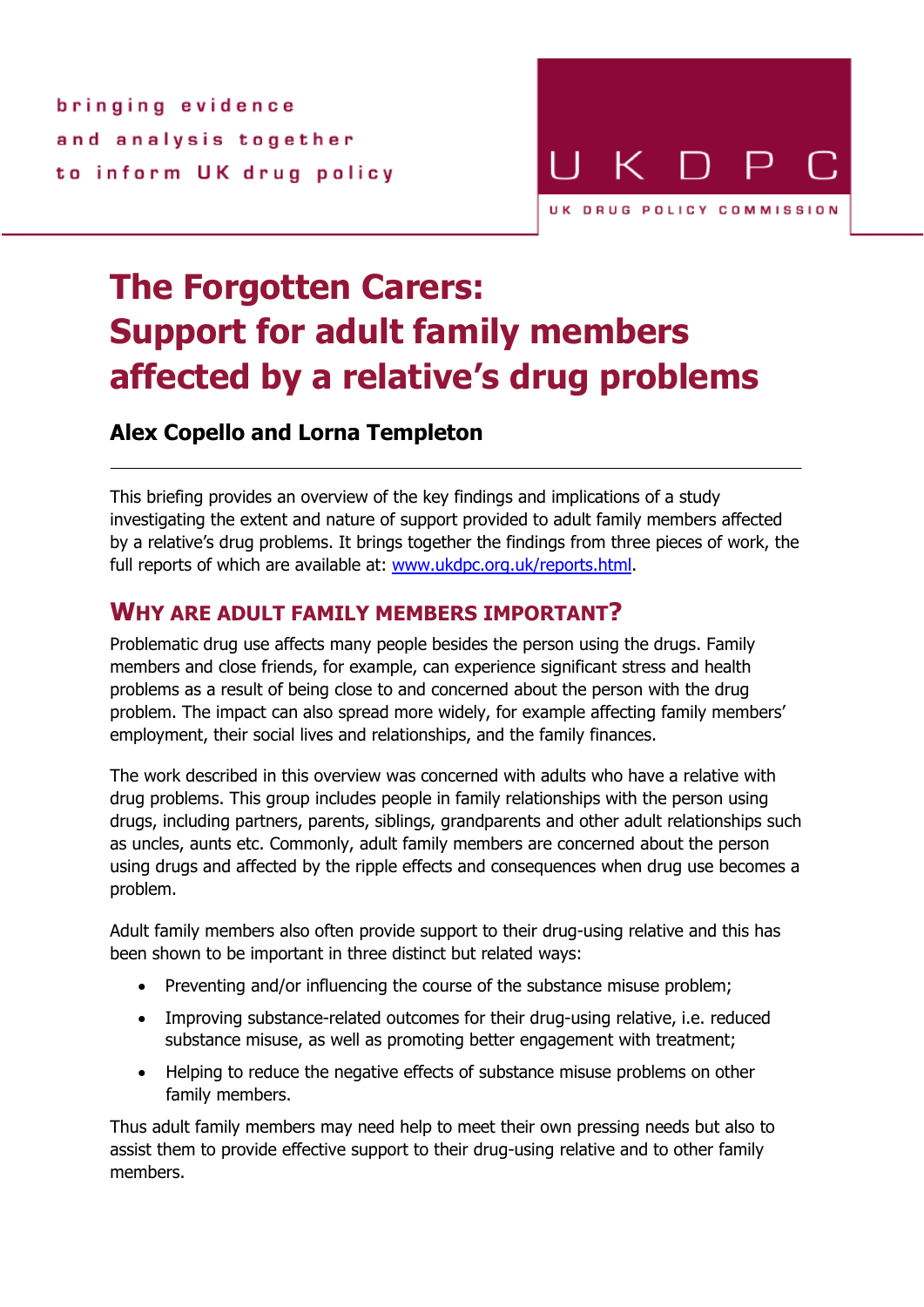# The Forgotten Carers

However, adult family members affected by a relative's substance misuse have been largely hidden, partly due to concerns about stigma but also because their focus and that of drug treatment services has been first and foremost towards helping the person with the drug problem. To put this in perspective, earlier research for UKDPC estimated that in 2008 in the United Kingdom, at the very least:

- 1.4 million adults were significantly affected by a relative's drug use (including about 140,000 adult relatives of people in drug treatment);
- the cost of the harms they experienced was about  $£1.8$  billion per year; and
- the value of support they provide would cost about £747 million per year (at 2008) prices) if it was to be delivered by health and social care providers.

Clearly, families and the support they give are a crucial asset to the individuals needing their backing and for the wider community. But we know little about their needs and what services are available to help them. This study sets out to provide information about this.

This second phase of the UKDPC programme of work was carried out between March 2011 and January 2012 and aimed to describe the extent and nature of support provision for adult family members / carers of people experiencing drug problems, to highlight gaps and good practice in order to help improve provision. It used a multi-method approach that included a review of policy and guidance documents, a national web-based survey of provision and an in-depth qualitative study of twenty areas in England and eight Alcohol and Drug Partnerships (ADPs) in Scotland. The aim of this work was to drill down from national to local policy and provision, exploring where possible the extent to which adult family members were identified specifically in national policies and whether this recognition of need was making an impact at the local level both in terms of local strategies and also service provision.

# **OVERVIEW OF METHODS USED**

The second phase of the project involved three tasks:

- A review of policy and guidance. Over 50 documents from six areas of social policy from across the four countries of the UK were reviewed thematically.
- A web survey of 253 services across the United Kingdom.
- An in-depth mapping exercise of current support provision. This involved 100 qualitative interviews across England and Scotland. In England 63 interviews (20 commissioners of drug treatment and 43 treatment service providers and other key informants) were conducted across 20 areas from five regions (North East, West Midlands, East Midlands, London and the South West). In Scotland 37 interviews (8 Alcohol and Drug Partnership [ADP] coordinators and 29 service providers and other key informants) were conducted.

A summary of the methods used is given below. Full details for each of the three project components can be found in the separate reports of each element. $<sup>1</sup>$ </sup>

l

<sup>&</sup>lt;sup>1</sup> Templeton and Copello (2012) *Adult Family Members Affected by a Relative's Substance Misuse: A* Review of Policy and Guidance Across the UK. London: UKDPC;

Copello and Templeton (2012) Adult Family Members Affected by a Relative's Substance Misuse: A UK-wide survey of services for adult family members of drug misusers. London: UKDPC; and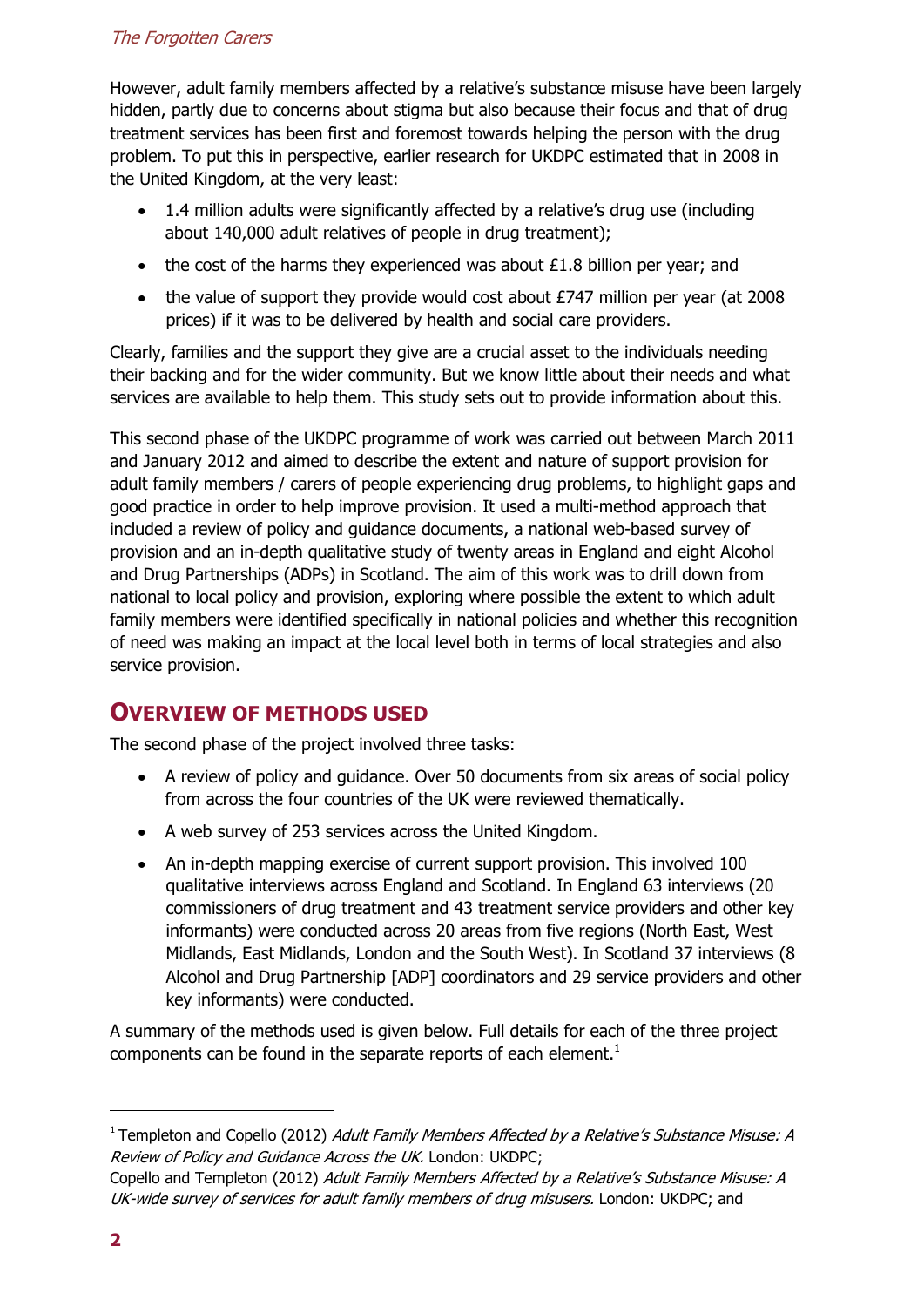# **REVIEW OF POLICIES AND STRATEGIES**

The approach taken by this review was informed by a paper by Velleman<sup>2</sup> which explored how drug and alcohol policy across the UK considers the needs of families. The current review built on Velleman's work by, first, focusing on adult family members and illegal drugs and, secondly, by considering other areas of policy which most closely overlap with substance misuse. **The following six areas of policy were therefore considered**:

- 1. Illegal drugs
- 2. Families and Carers
- 3. Children and Safeguarding
- 4. Domestic Abuse
- 5. Mental Health
- 6. Criminal Justice

The documents included in the review were identified in a number of ways including: (i) documents identified through Velleman's review; (ii) knowledge of members of the project research team; (iii) Google searches to check for the most recent documents in the policy areas and (iv) input from representatives in each country, usually from individuals who were members of the expert Project Advisory Group.

Hard copies and/or electronic versions of all documents were obtained for review. Analysis was broad and thematic. Where appropriate electronic search function was used to gauge the extent to which the issues were covered in each document and, for longer documents, to identify where exactly the issues were mentioned<sup>3</sup>. Shorter documents, or those which were obviously directly relevant, were read in more detail.

# **WEB SURVEY OF SERVICE PROVISION**

-

An online survey<sup>4</sup> questionnaire was developed by the Research Team in consultation with UKDPC (with additional expert input from other members of the UK Alcohol, Drugs and the Family Research Group), and was piloted with two services known to the Research Team. The survey tool was designed and tested in February-March 2011 and the survey ran until July 2011, with a reminder circulated in June 2011. The survey was advertised across the UK through a range of channels: by e-mail but also other forms of communication such as newsletters.

# **QUALITATIVE MAPPING EXERCISE OF TWENTY EIGHT AREAS ACROSS ENGLAND AND SCOTLAND**

Areas for in-depth study were selected, as far as it was feasible within the resources of the project, in order to represent a wide geographical spread as well as to include inner city, city, town, rural and semi rural areas in both England and Scotland.

Copello, Templeton, Chohan and McCarthy (2012) Adult Family Members Affected by a Relative's Substance Misuse: Qualitative interviews with Commissioners and Service Providers in England and Scotland. London: UKDPC Available at www.ukdpc.org.uk

<sup>&</sup>lt;sup>2</sup> Velleman R (2010) "The policy context: Reversing a state of neglect." Drugs: Education, Prevention & Policy 17(S1): 8-35.

 $3$  The search strategy varied across the documents but these were the most common search terms used - families, carer(s), child(ren), drug(s), addiction, substance misuse/use/abuse, alcohol. <sup>4</sup> Using SurveyMonkey.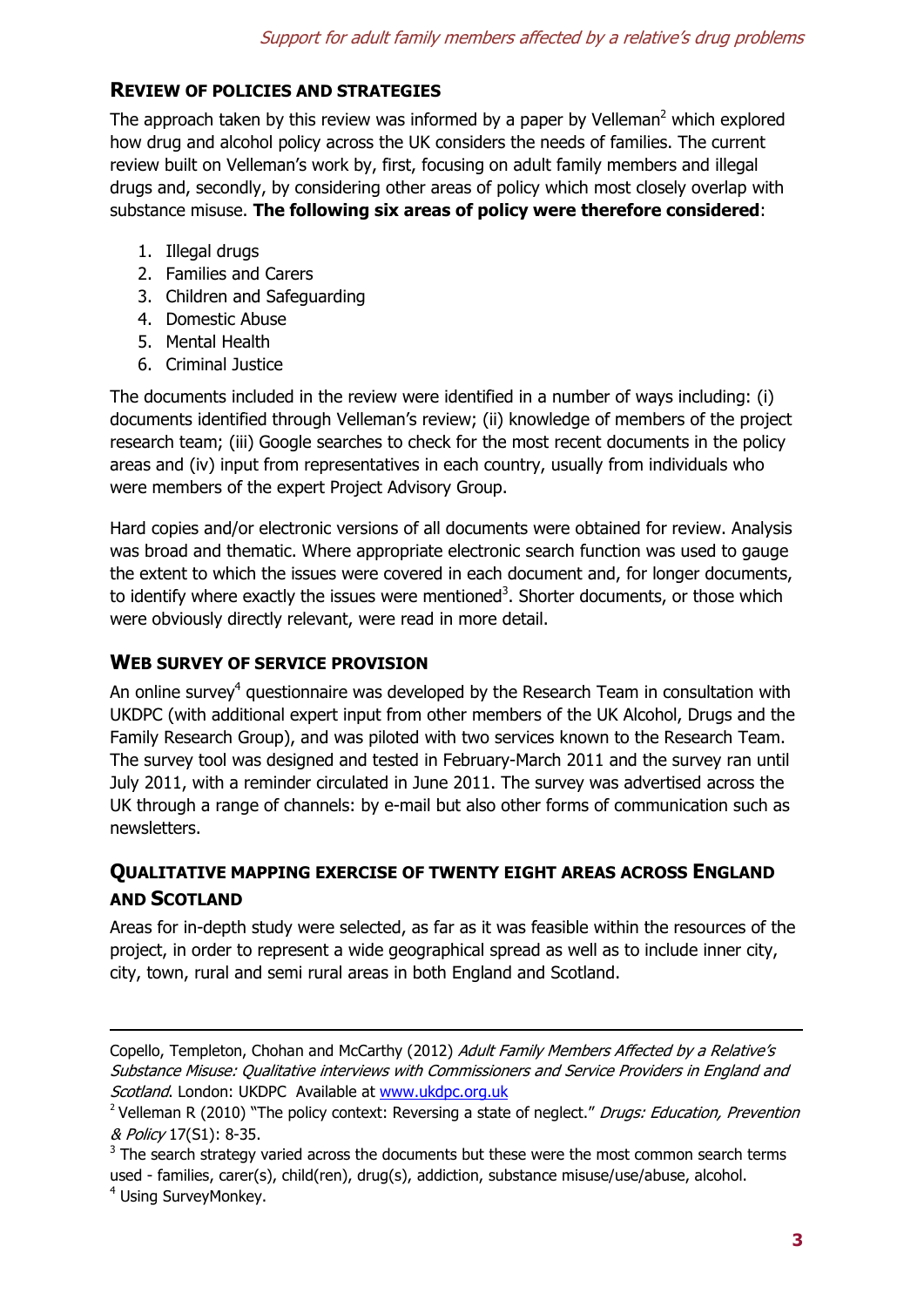#### The Forgotten Carers

The areas that were surveyed in England were selected from five regions that included: East Midlands; West Midlands; London; South West and North East. Four Drug (and Alcohol) Action Team areas were selected at random from each of the five regions, giving a total of 20 areas for inclusion in the study.

The main drug service commissioner was identified for each of the 20 areas and a semistructured qualitative interview was arranged and conducted. All interviews except for one were conducted by telephone and recorded with the interviewees' consent. Towards the end of each interview, the key commissioner was asked to identify key informants from all the services in their area that provided support to adult family members/carers of people with drug problems and contacts for these were obtained. Service providers were then contacted and telephone interviews were arranged. In some cases interviews were also conducted with carers and/or service user representatives. A total of 43 interviews with service providers were completed. In most areas all services identified were interviewed but in a few cases it was not possible to make contact with the service within the project timescale and, as a result, in three areas no service provider interviews were carried out.

In Scotland eight areas were identified in consultation with key informants and chosen to represent a range of different types of area. The final sample included: three cities, two semi-rural and three rural areas. The initial key informant for each area in Scotland was the Alcohol and Drug Partnership (ADP) coordinator. For each area the ADP coordinator was identified, approached and interviewed by telephone. As in England, towards the end of the interview, the ADP coordinator was asked to identify key informants from the service providers in the area and contacts for these were obtained. Service providers were then contacted and telephone interviews were organised. All eight ADP coordinators were interviewed. A total of 29 service provider interviews were conducted, which represented all but three of the services identified.

Drawing from the findings of the three components, the remainder of this overview begins with a section focused on national policy and guidance. It then considers the level of local recognition of needs of this group before considering the extent and nature of service responses across the UK and at a local level. Recommendations are put forward at the end of each section.

# **ADULT FAMILY MEMBERS IN NATIONAL POLICY AND GUIDANCE**

To what extent are the needs of adult family members recognised in national policy and strategy documents?

Over 50 documents were reviewed. The documents included policy documents (about one third) with the rest consultation documents, guidance to support the implementation of national policy, or 'manifesto' type documents intended to influence the direction and development of policy. Some key points emerged from this review:

- There is a welcome more overt recognition than had been the case in previous years, of how substance misuse affects families and some mention of the support needs of such families within national drug strategies (which often now incorporate alcohol).
- For the most part, the focus has been on risky/vulnerable families and/or children affected by parental substance misuse, while other groups of affected family members, including adult family members, have been less prominent. Much of the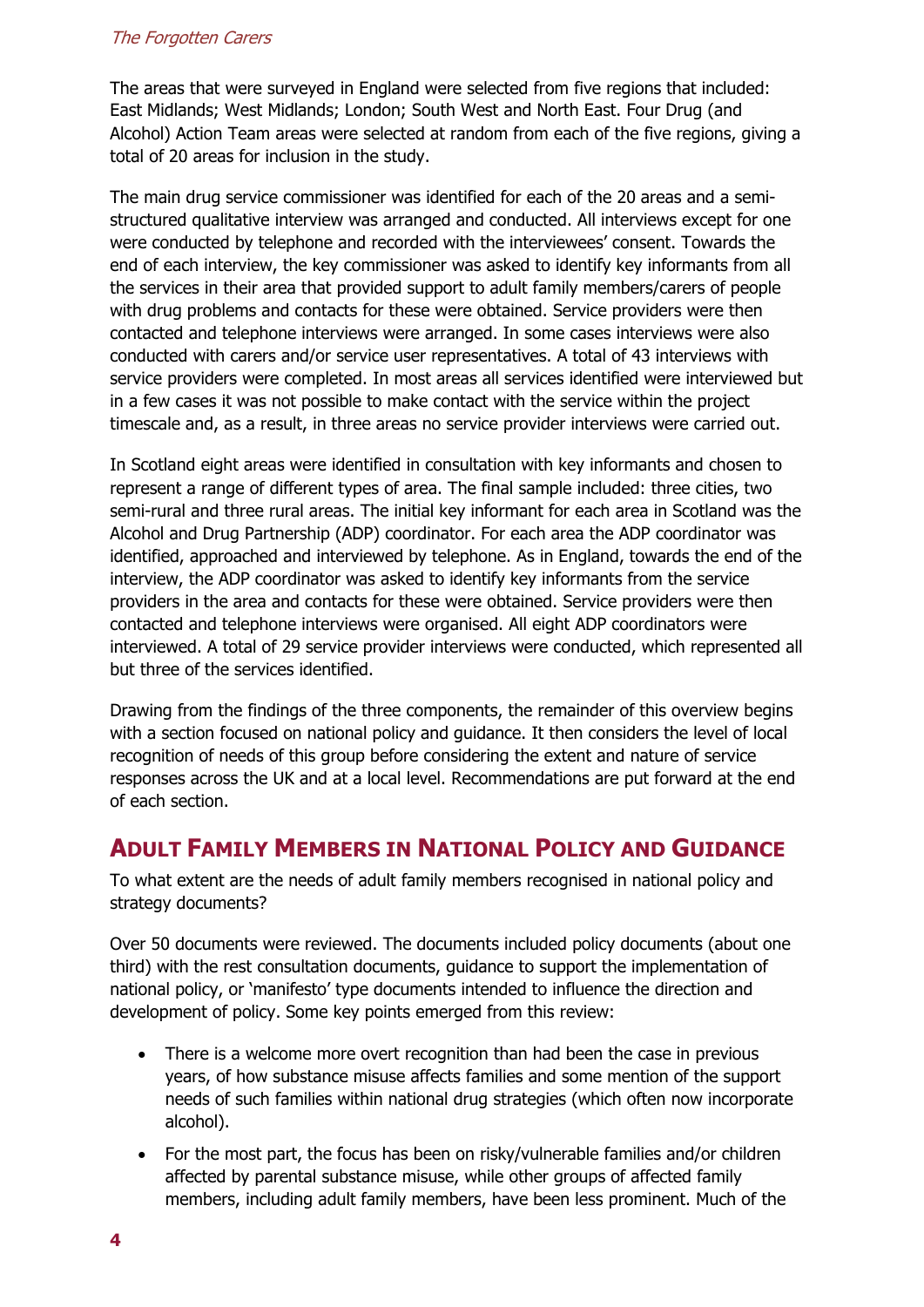# Support for adult family members affected by a relative's drug problems

progress which has been made appears to stem from the ACMD 'Hidden Harm' and DfE 'Every Child Matters' and the Social Exclusion Task Force 'Think Family' policy agendas. $^5\,$ 

- In general, few policies or strategies provided detail on exactly how to support adult family members, and how to involve them. Nevertheless, there are some examples of good practice and of some progress which has been made to carefully consider how to support adult family members affected by drug misuse.
- Policy and supporting guidance tends to take a broad approach to dealing with the issues of families. It is unusual for sub-groups of family members, or those with particular needs, to be considered.

In addition, documents from a range of other related policy areas, such as Carers, Children and Families, Domestic Violence and Offender management, were reviewed to see the extent to which they recognised the issues of adult family members/carers affected by a relative's drug problems. In terms of generic carers' strategies, and generic child & family policy, there is indication that family members of substance misusers are being recognised as one of a number of specific groups with particular needs and where more specific attention and investment was identified. However, references were general with little detail on what support these groups might need.

There is some evidence that drug policy is alert to the need to work closely with domestic violence policies and programmes. However, there is little evidence from domestic violence policy, or from mental health or criminal justice, of the recognition of families affected by substance misuse. It can be concluded that there are missed opportunities for more integration and to dovetail policy and guidance as well as to cross refer between policies where areas such as adult family members overlap or similar recommendations can be made e.g. domestic violence and mental health and substance misuse. In a period of austerity, greater integration and efficiency is sought across the board and there is clear potential to do this here, at the same time benefiting families by improving pathways and access to services.

Although within substance misuse strategies across the UK there is increasing recognition of the needs of adult family members, as shown in Box A, the lack of specific identification of this group and detail of what needs to be done practically towards supporting them is an important gap. The kinds of practice issues that need to be covered include:

- Identification and assessment processes;
- Service delivery models and development;
- Workforce development opportunities;
- Monitoring of interventions including evaluation; and
- Delivery and implementation issues.

1

<sup>&</sup>lt;sup>5</sup> Advisory Council on the Misuse of Drugs (2003) *Hidden Harms*. Home Office Every Child Matters (2003) Cm 5860 The Station

Families at Risk Review (2007) Reaching Out: Think Family, Cabinet Office Social Exclusion Task Force.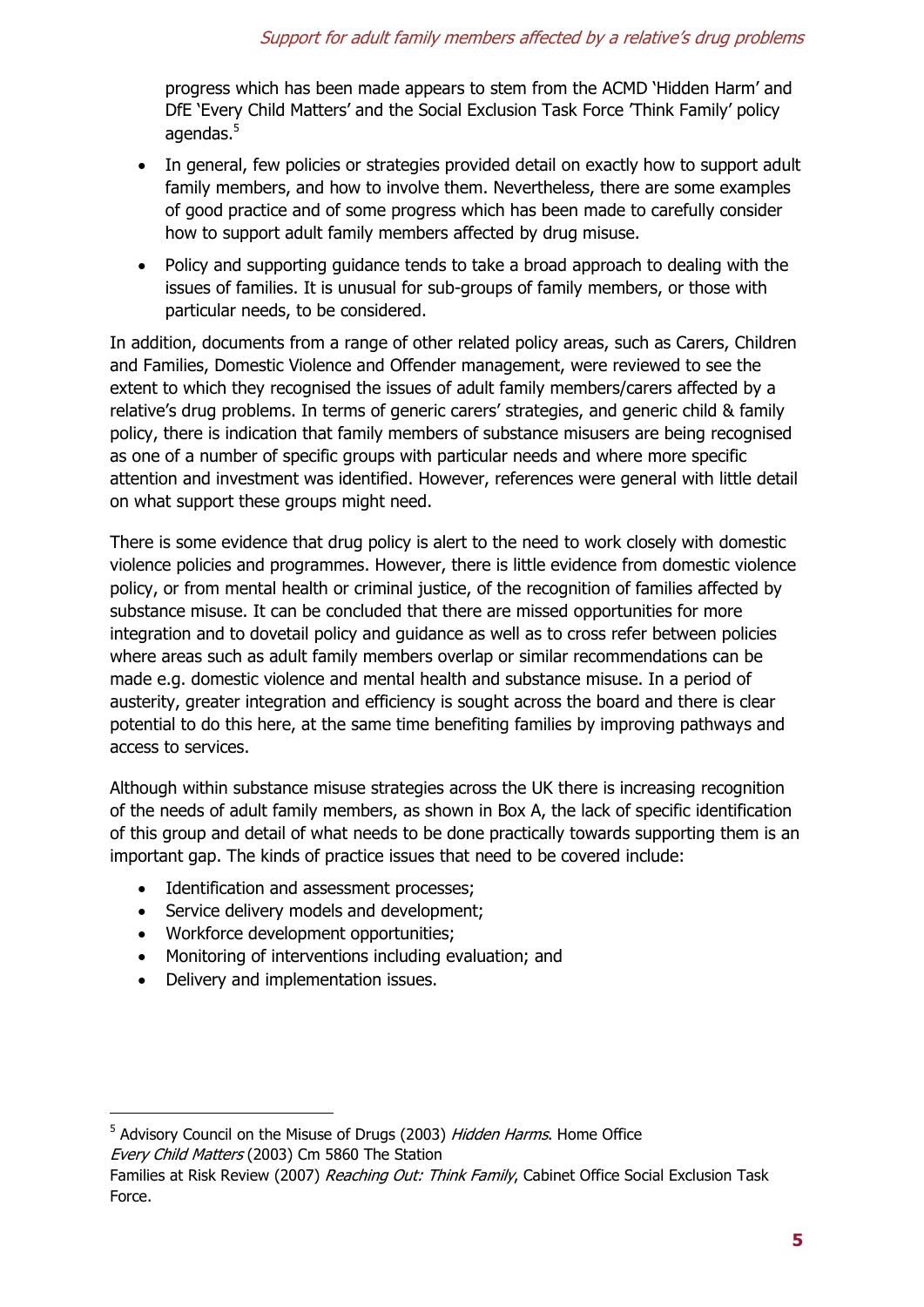# **Box A: Examples of increasing recognition of adult family members in substance misuse policies across the UK**

The Road to Recovery strategy in **Scotland** identifies supporting families as a priority. It includes over 100 mentions of 'families'. The impact on families is mentioned early on in the document and grandparent carers are specifically identified as a group of adult family members in need. Two specific issues identified include the need to "build capacity, availability and quality of support services for children and families affected by parental substance misuse" and to "strengthen the focus of adult substance misuse services on the needs of children and families by including relevant outcomes in the commissioning framework".

The Coalition Government's 2010 Drug Strategy includes the commitment 'to consider the provision of support services for families and carers in their own right'. This is the first time that the specific needs of family members have been quoted within a national policy document in **England**. In 2008 the National Treatment Agency published its guide, for both commissioners and providers, on supporting and involving carers. The guidance considers both help to carers in their own right as well as how include carers in their relative's drug treatment.

A key development in **Wales** has been the publication of the Substance Misuse Treatment Framework. Carers and Families of Substance Misusers. A Framework for the Provision of Support and Involvement (undated). This is the only specific policy (rather than guidance) document in the UK which considers families and carers of substance misusers. The Framework is useful for a number of reasons. It seeks to involve carers in a range of ways, highlights that organisational responsibility for these issues should be shared, summarises the key steps to take and issues to consider when developing services for families, lists five quality standards for delivering quality services, and emphasises the need to provide dedicated support to carers as well as recognising the role they may play in supporting the misusers.

**Northern Ireland's** New Strategic Direction for Alcohol and Drugs (both Phase 1 2006-2011 and Phase 2 2011-2016) emphasises 'children, young people and families' as central to the strategy. Additionally, the Phase 2 Strategy recommends that "....where appropriate, family-based interventions should be encouraged', and has two (of seven) categories of outcomes which specifically consider children and families.

An example of a document that covers these issues more comprehensively than most is **The Isle of Man Implementation Plan**: 'Supporting affected others living with substance misuse: a National Implementation Plan for the Isle of Man' which contains the level of detail necessary to move beyond general discussion and point towards more specific action.

More specific mention of adult family member needs and recommendations is included in recent NICE guidelines. Two sets of NICE guidance both make (slightly different) specific recommendations relating to families. Guidance CG51 on psychosocial interventions $^6$ focuses on asking clients about family involvement and how families can be supported, as well as recommending BCT (Behavioural Couples Therapy) as an intervention; the 5-Step Method is also indicated although it is not referred to by name (see Box B). Guidance CG52 on Opioid detoxification<sup>7</sup> focuses on involving families and on assessment. However, as can

l

<sup>&</sup>lt;sup>6</sup> NICE (2008) *Drug misuse: psychosocial interventions: full guidelines*, Guidance CG51. BPS & RCPsych.

<sup>&</sup>lt;sup>7</sup> NICE (2008) *Drug misuse: opioid detoxification: full guidelines*. Guidance CG52. BPS & RCPsych.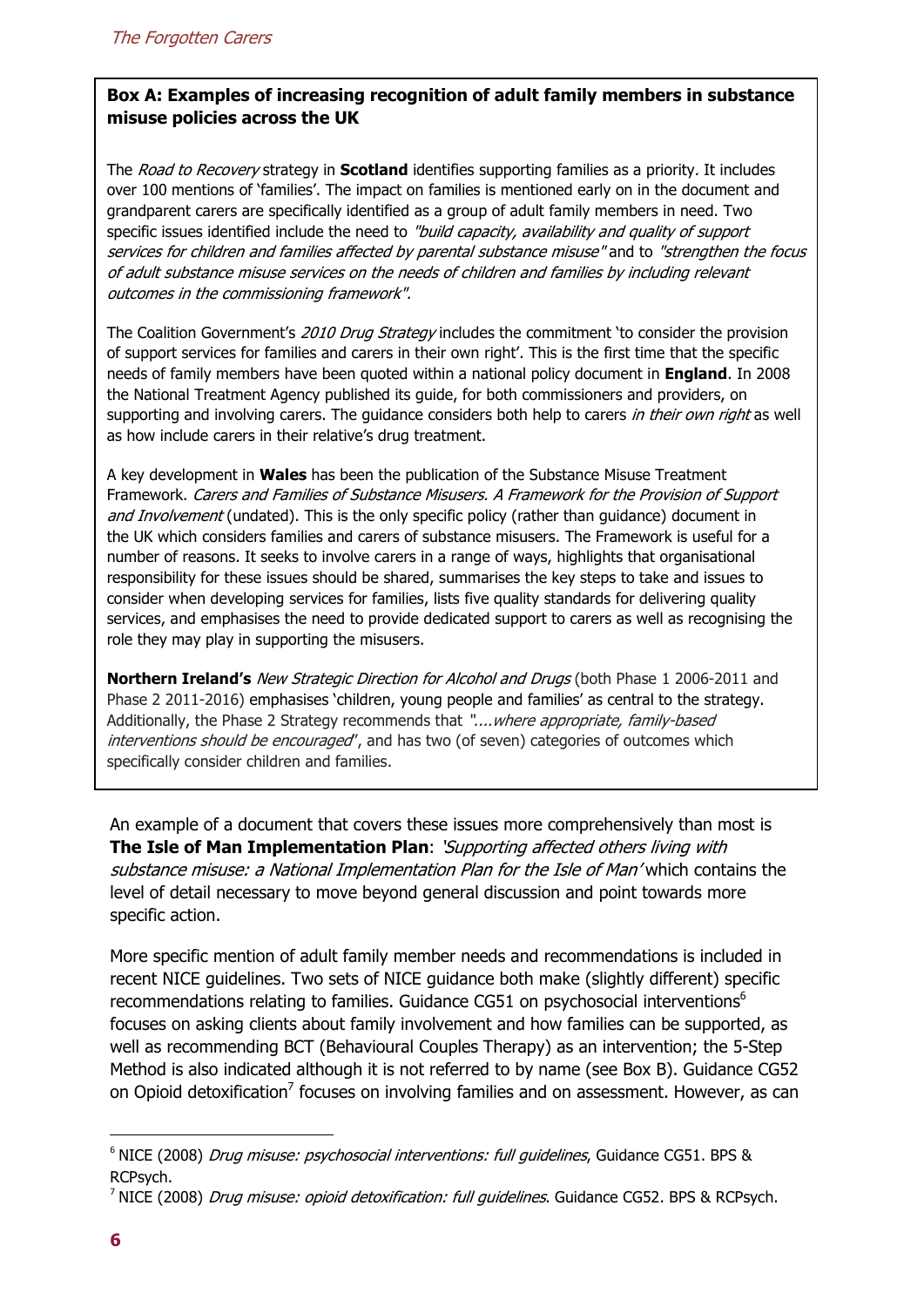be seen from the findings of the web survey described below, there is a relatively low level implementation of Behavioural Couples Therapy across the UK. Furthermore, very low numbers of interviewees who participated in the qualitative study made reference to the NICE guidance as informing commissioning or service delivery in their areas.

# **Box B: Excerpts from NICE Guidance CG51 relating to Adult Family Members**

#### 1.1.2 Supporting families and carers

1.1.2.1 Staff should ask families and carers about, and discuss concerns regarding, the impact of drug misuse on themselves and other family members, including children. Staff should also:

- offer family members and carers an assessment of their personal, social and mental health needs
- provide verbal and written information and advice on the impact of drug misuse on service users, families and carers.

1.1.2.2 Where the needs of families and carers of people who misuse drugs have been identified, staff should:

- offer guided self-help, typically consisting of a single session with the provision of written material
- provide information about, and facilitate contact with, support groups, such as self-help groups specifically focused on addressing families' and carers' needs.

1.1.2.3 Where the families of people who misuse drugs have not benefited, or are not likely to benefit, from guided self-help and/or support groups and continue to have significant problems, staff should consider offering individual family meetings. These should:

- provide information and education about drug misuse
- help to identify sources of stress related to drug misuse
- explore and promote effective coping behaviours
- normally consist of at least five weekly sessions.

#### 1.4.4 Behavioural couples therapy

1.4.4.1 Behavioural couples therapy should be considered for people who are in close contact with a non-drug-misusing partner and who present for treatment of stimulant or opioid misuse (including those who continue to use illicit drugs while receiving opioid maintenance treatment or after completing opioid detoxification). The intervention should:

- focus on the service user's drug misuse
- consist of at least 12 weekly sessions."

Source: Drug misuse: psychosocial interventions, Guidance CG51, NICE 2008

Overall the review of national policy and strategy shows that the needs of family members of people with drug problems are increasingly identified, recognised and considered. There was, however, only limited recognition of adult family members as a group with needs in their own right. The need to support drug users' recovery and the use the family as a vehicle to support drug user treatment features more often in recent strategies. Adult family members (i.e. partners, parents, kinship carers) as a specific group of people with significant needs, although included as part of general references to families, are rarely identified specifically.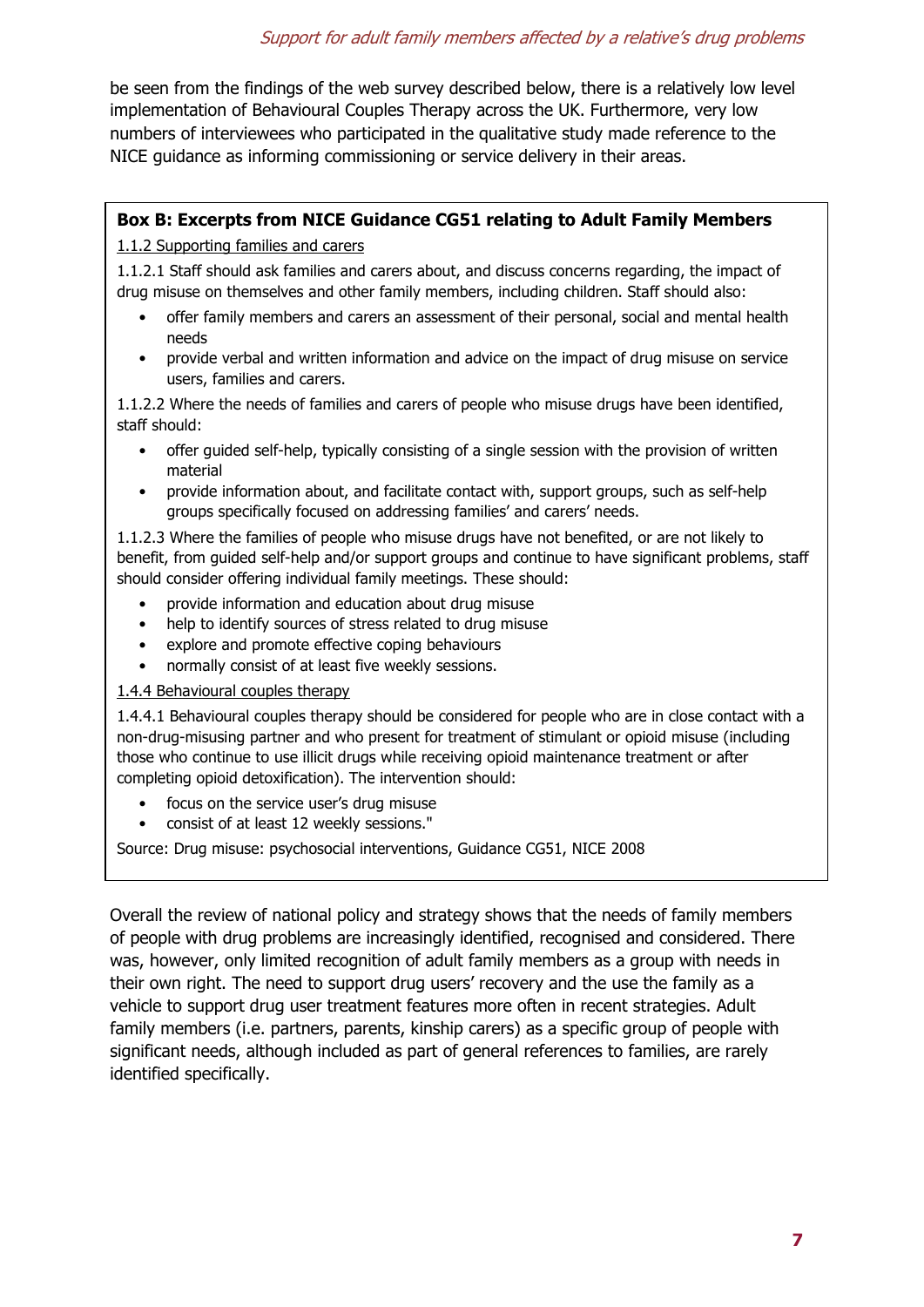## **Implications: Policy and guidance**

- $\Box$  Future policy documents should recognise and make specific reference to the importance of supporting adults who have a relative with drug problems (e.g. parents, partners, kinship carers) and the role they can play in supporting their drug-using relative in achieving recovery.
- $\Box$  Policy documents should reflect the need for services that provide support to family members both in their own right as well as in supporting their drug-using relative through treatment and recovery.
- $\Box$  There should be a way of monitoring the impact of national policy at the local level and the extent to which recommendations help develop a response commensurate with need.

# **FROM NATIONAL GUIDANCE TO LOCAL PLANS AND STRATEGIES**

However good national strategies are, unless these are translated into action at the local level, they will struggle to have an impact on the lives of families affected by drug problems. One Governmental region in England, the East Midlands region, had a specific Family and Carer Strategy (published in 2009)<sup>8</sup> that aimed to 'support the ongoing improvement agenda for drug treatment services across the region and promote the need for developments in family focused provision'. In recognition of this priority afforded to families, the local adult drug treatment plans for the East Midlands region were reviewed, alongside those from the areas included the in-depth mapping exercise, to see if this regional strategy had been reflected in the consideration of families and carers in local plans. The snapshot of local treatment plans over two years (2009-2010 and 2010-2011 either side of the publication of the Family and Carer Strategy) in the East Midlands however, indicated that detail in relation to adult family members is still, with a few exceptions, a largely under-developed area and there was little or no reference to the regional 'Family and Carer Strategy' in the local policy documents.

Looking across the whole set of local treatment plans and strategies $^9$  suggested that:

- While there was fairly widespread recognition of the issue of families in the area treatment plans/strategies, the emphasis was mostly on children of drug users rather than on adult family members.
- Most plans/strategies considered involvement of family members in service planning and needs assessment but to varying degrees. The role of GPs and Tier 1 services<sup>10</sup> in identifying family members and their needs was only occasionally mentioned.

1

<sup>&</sup>lt;sup>8</sup> East Midlands Regional Family & Carer Forum (2009) *East Midlands Family and Carer Strategy*. London: NTA

 $9$  As well as the East Midlands treatment plans, 20 English DA(A)T treatment plans and eight Scottish Alcohol and Drug Partnerships (ADP) strategies from the in-depth mapping exercise were included.  $10$  Tier 1 drug services are usually defined as interventions comprising drug-related information and advice, screening, assessment, and referral to specialised drug treatment services.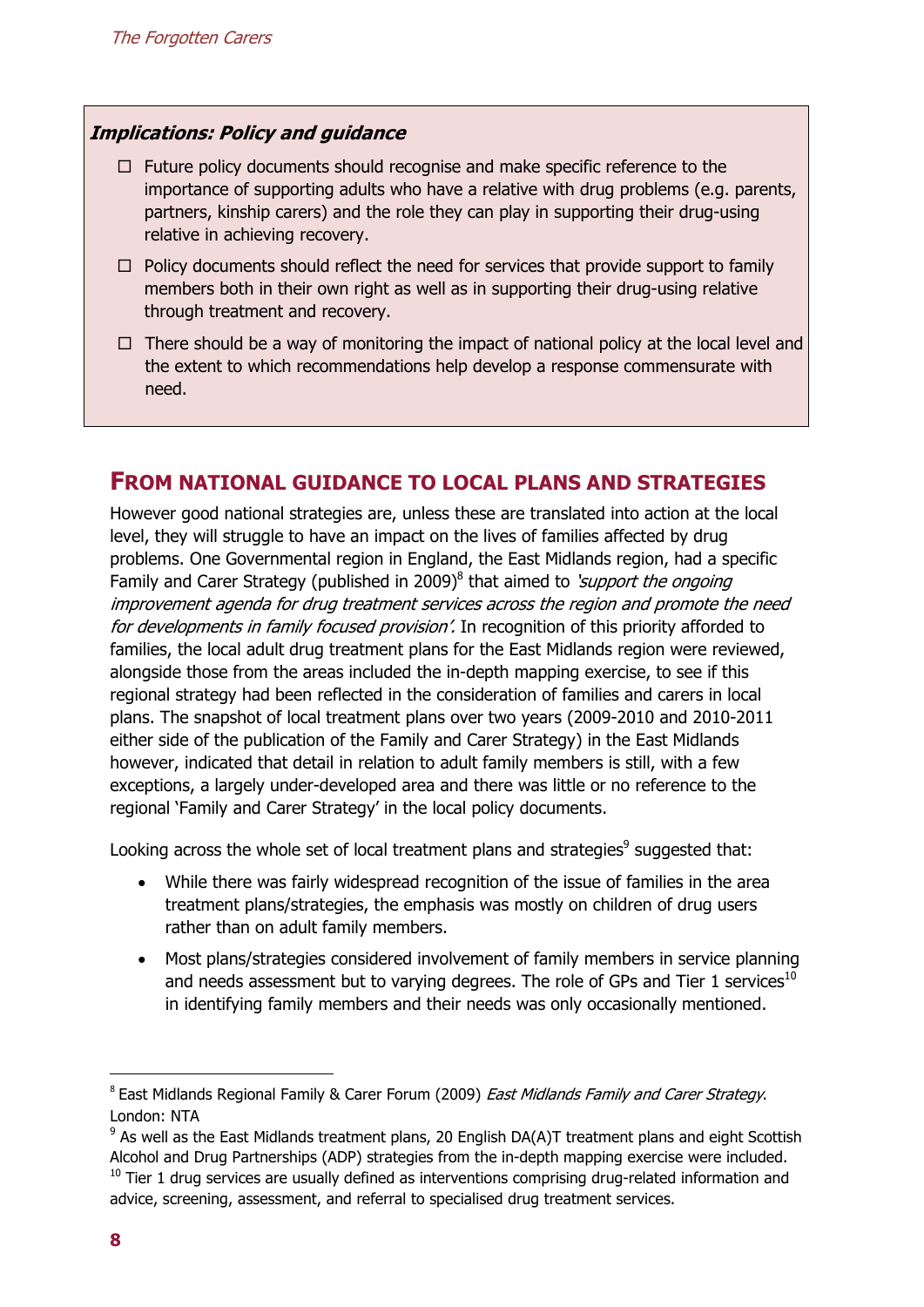• There was significant variation between plans/strategies but in general there was less focus on meeting the needs of adult family members in their own right and a lack of specific detail about how their needs might be met.

In general, local policy appears to mirror the national documents in that there is some lack of specificity about the adult family member groups that are in need of help and support and this leads to lack of clarity about what range of service responses are needed in local areas. Whilst the children's policy agenda has progressed more from policy to action, the adult family member response has some way to go and is still hampered by the lack of clear and specific focus on the adult family members as a target group needing help in their own right.

# **LEVEL OF LOCAL RECOGNITION OF NEED AND COMMISSIONING PROCESSES**

Thematic analysis of qualitative interviews with all commissioners and coordinators ( $N=28$ ) provided insight into how those in key local commissioning roles are responding to guidance and seeking to engage with and support adult family members. These themes are illustrated in the quotes from interviews with commissioners/coordinators shown below. The following key issues emerged.

# - **Identifying adult family members as a target group with specific needs in their own right.**

The picture that emerged consistently suggests that there needs to be much more clarity in terms of identification of adult family members as a specific group of people with needs in their own right for example as partners, parents, grandparents. This is an important first step in the planning process.

It was also clear that there needs to be recognition that adult family members have two related but distinct needs. These include receiving help and support in their own right as well as, where appropriate, supporting the drug user's treatment plan. Sometimes one of these two needs was identified. But, these two needs are complementary and not mutually exclusive.

# - **Establishing estimates of prevalence**

The second gap (partly linked to the lack of clear identification) involves a lack of prevalence data and the findings show that the problem of adult family members affected by drug use of a relative is still very much underestimated. Most commissioner/coordinator interviews acknowledged families and their needs but failed to provide more precise details or estimates of the extent and nature of local need. This is essential in order to guide more informed decisions about service responses.

"We have prevalence data in terms of drug problems – we know something about our penetration rate in terms of that. In terms of the number of families we don't know an exact figure"

"we've yet to be able to get that data anywhere....there's huge gaps in terms of planning around family needs".

"....we go very much with what's being presented and what we hear from service users…"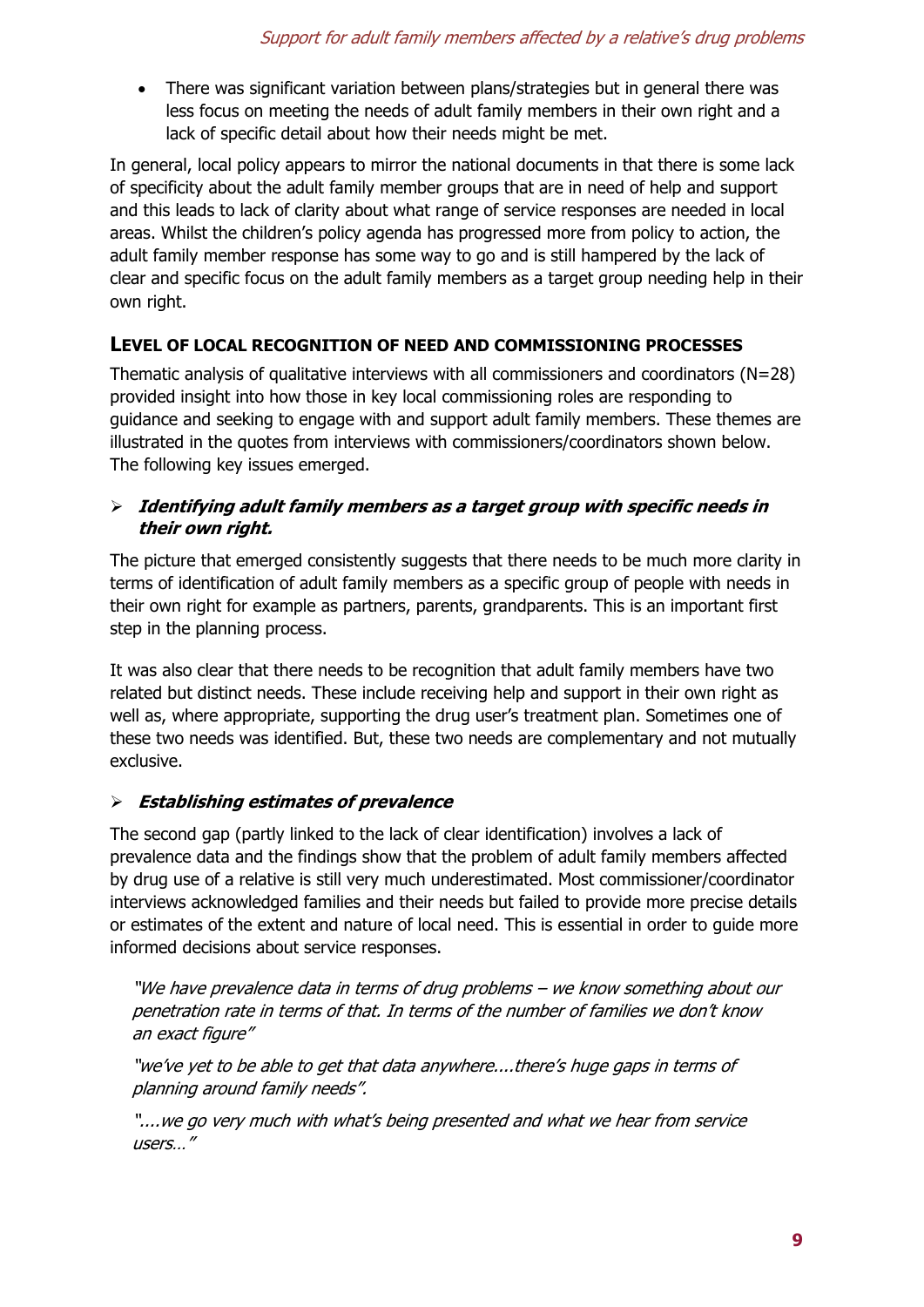## - **Developing robust methods (and consistent across areas) for engagement of adult family members in the full commissioning cycle and review of services.**

There were examples of successful involvement of family members in the commissioning and service review process but these varied. The results suggest that consideration should be given to developing and promoting good practice information on better ways in which family members can engage further with these processes across all areas.

It was evident that there needs to be increased recognition of adult family member needs in their **'own right'** both at local and national policy/strategy/plans.

"…part of that treatment spec is to put carers and service users right at the middle of the treatment system…we've viewed for some time the carers and family members as being one of the key stakeholder groups……to have family members as "partners" in treatment services."

## - **Promoting and improving access to services**

The challenges faced when attempting to engage adult family members were also articulated by those interviewed who talked about the importance of considering the impact of 'shame' and 'stigma' in preventing adult family members coming forward and requesting help. Strategies should be adopted to minimise this impact.

The terminology used to describe adult family members, such as 'carers', can sometimes prevent self-identification by this group and prevent access to valuable services e.g. carer services. These services should be promoted more clearly in relation to this group.

"...because of the stigma around alcohol and drug use tend not to identify themselves as a carer. Also the person with care needs, the actual drug user, may deny that they need or are getting support. So in effect they say they don't have a carer, so there's a two way thing here."

 "....I think it's fair to say that there is a greater recognition but I still think we've got a lot to do....[for all that] there's a lot of activity. I think it can be piecemeal, I don't think we have necessarily advertised and have a robust referral and collective pathway, so obviously some families can fall into a void ...we need to get our act together and....we're trying to work closer with social care to integrate our services more effectively..."

"What would help family members access services?" - "Knowing what's available; how to access it and when to access it."

In general there appeared to be a need to more actively promote services for adult family members. Where available, these should be promoted not just to the target recipients of the services but also to other more generic services, including primary care, which may provide an alternative access gateway. Commissioners/coordinators will need to develop links, and where necessary strategies, for engaging with these services and also with existing adult family member support networks in the area so that provision can be integrated.

The interviews also highlighted the particular challenges in more rural areas to achieving engagement of adult family members in services. In these cases different ways of engaging with family members, such as more use of the internet and telephone support or utilisation of self-help booklets, need to be explored.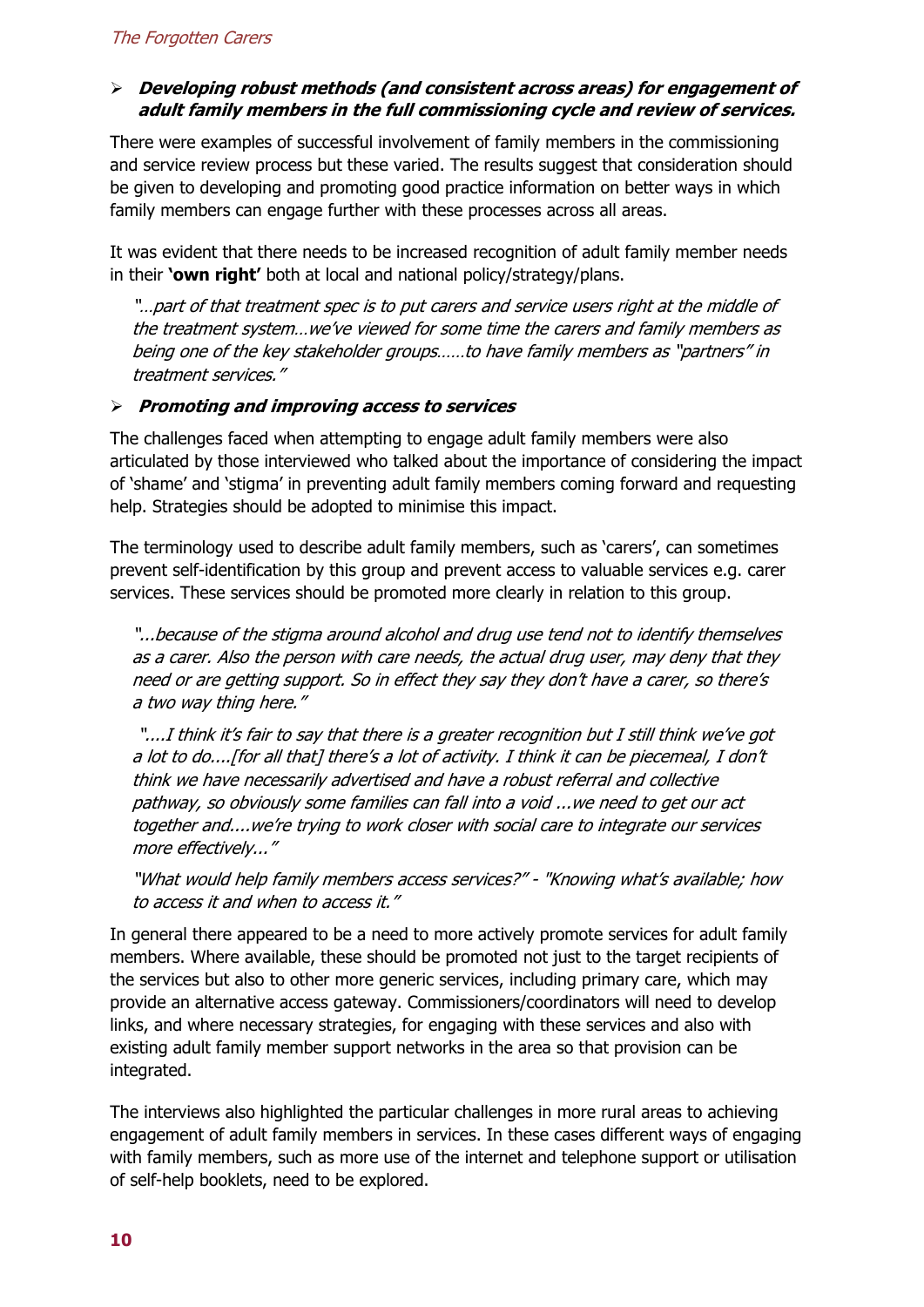# - **Prioritising family members within the commissioning agenda**

The interviews showed that there was considerable variation in the extent to which adult family members affected by a relative's drug problems were prioritised within the service commissioning agenda. A number of issues were highlighted, some of which, such as a lack of knowledge about numbers affected and the reluctance of this group to come forward, have already been highlighted. It was also clear that some commissioners were uncertain about what services should be provided and how this can be achieved.

"There is always competing priorities and that's why carers is never number one and makes it to the top of the list"

 "…but I suppose personally in terms of carer services we haven't really probably put as much money in to those services…"

"I don't think … traditional commissioning processes are well placed to provide the services that this cohort of individuals requires. Or if they are, I haven't found a way of doing it yet. And what would be really helpful would be if there were a national advisory service who could offer support to commissioners to develop a service of this nature, based upon a collection of good practice examples"

However, some areas have taken steps to improve provision for this group and two examples are given in Box C.

## - **Developing systems to improve and support provision**

As part of the qualitative exploration with commissioners/coordinators and providers, we aimed to establish how robust the commissioning and monitoring systems were in supporting the delivery of a response to the needs of family members. For example, were there any targets for number of individuals supported or any way of measuring activity or outcomes for this group?

It is clear that this is a weakness in many areas that, to some extent, stems from the already identified lack of clear identification and prevalence for this group. This leads to lack of clarity in terms of 'targets' with most areas not having an identified overall target for this activity. Where targets were mentioned (this was the exception rather than the rule) they tended to be for a specific service and not across the range of responses. This to some extent is also a reflection of the fact the responses to adult family members take place across different services within different delivery systems e.g. primary care, social care, specialist drug treatment. All these services will be coming into contact with family members but it is difficult to coordinate provision and still harder to develop ways of monitoring and reporting the work in a comprehensive, integrated and coordinated manner. The system of support for adult family members as a result appears to be underdeveloped. Monitoring is inconsistent and weak, and outcome measurement is mostly absent or in its infancy apart from in specific treatment programmes, mostly focused on whole-family approaches.

One interesting development is the inclusion in the outcomes under development in Scotland against which ADPs will be required to demonstrate progress of an outcome specific to family members. Originally this outcome was:

"Outcome 4: CAPSM: Children and family members of people misusing alcohol and drugs are safe, well-supported and have improved life-chances: this will include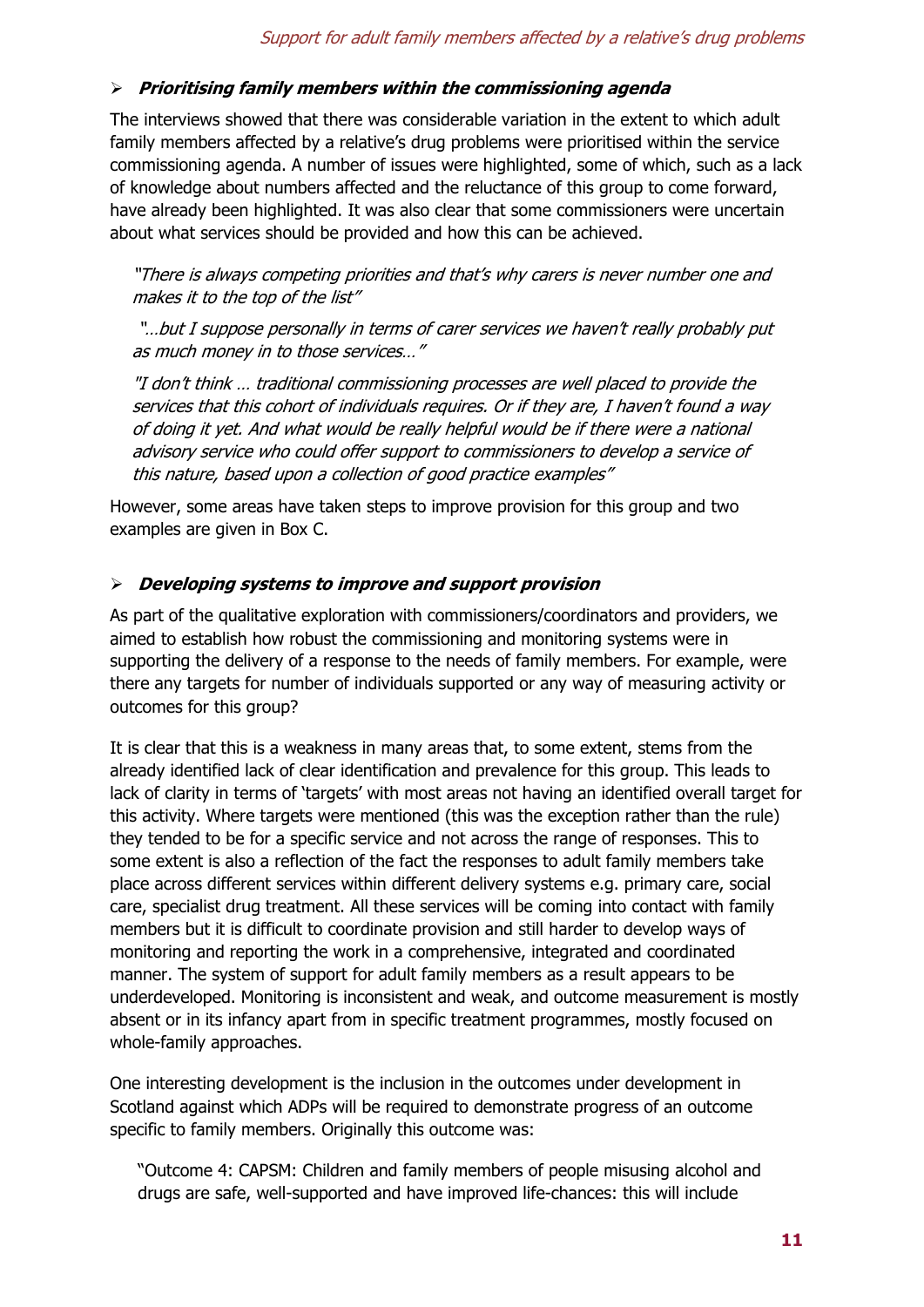reducing the risks and impact of drug and alcohol misuse on users' children and other family members; supporting the social, educational and economic potential of children and other family members; and helping family members support the recovery of their parents, children and significant others".

Having such an outcome is very valuable. Although it is currently 'badged' as relating to Children Affected by Parental Substance Misuse (CAPSM) it does cover other family members as well. There is a consultation process underway (as of March 2012) on the basis of which it is likely that this broader coverage will be made more explicit.

#### **Box C: Positive approaches to adult family members**

Solihull – Involving adult family members and monitoring activity

"…we developed a user and carer agenda and the carer representatives that we managed to support and develop have done an awfully good job for us and brought to our attention the needs of families in this area and that has very much been a local development. Our carer representative...... has played a very important part and we've been happy to have him on things like Needs – Annual Needs Assessment Expert Groups, so he's raised the issue there. He's been a member of our annual Planning Forum for our annual planning exercise and he's obviously raised the issues there and we've been very happy for him to do so."

"The data collection is done by SIAS (Solihull Integrated Addiction Services – a statutory nonstatutory treatment partnership) and SIAS has the responsibility to collate data on what it's doing and report it to us: and the number of people – the number of family members who they are individually supporting i.e. the people – the number of cases of care planned support to family members is one of the items and the amount of general contact say at group meetings or whatever, the number of people attending group meetings, the number of family members are also all a set of items we require SIAS to collect and report to ourselves. More importantly they have to report them to our carer representative who happens to be very fierce on checking this data very helpfully. Pushing services to be very accountable for how well they are delivering this agenda."

Bournemouth – Involving adult family members and coordinating services

".....well we just wanted to make sure that we got best value for our money and people weren't going to the wrong level of intervention.... we did a mapping exercise you know and social services do a little bit and other people do a bit, so we kind of said let's go round the table, let's map what we've got, let's put them into a hierarchy, so low level, medium level or high level, cos we don't want people to go straight to high level if their needs could be met [with] a lower level intervention, it's about getting best value for money with what we've got in the area....."

"...we had a big carers day in a hotel where people could just come in and give us their views.....we got about a couple of hundred carers through on the day and they gave us all their views of what they wanted and then based on that that's what we re-commissioned...."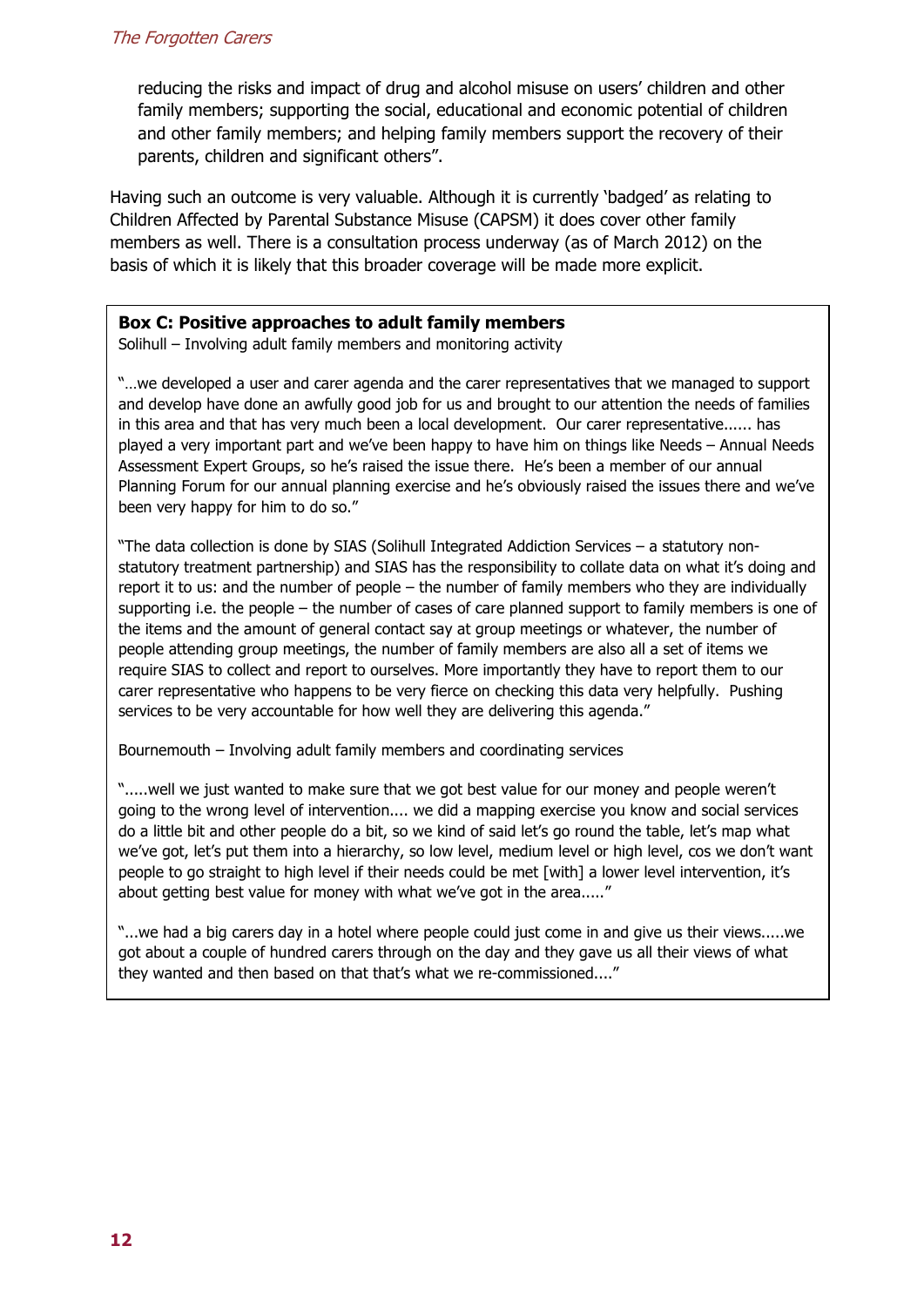# **Implications: Local commissioning**

- $\Box$  Local areas should identify clearly and specifically adult family members as a target group for services and develop some estimate of prevalence and specific needs in their area against which to measure provision.
- $\Box$  Consideration could be given to a national advisory service to advise commissioners about good practice in terms of adult family member services.
- $\Box$  Local areas need to identify some form of target for adult family member activity against which provision should be regularly reviewed.
- $\Box$  More robust systems for monitoring adult family member services should be developed at the local level including measurement of activity across the different types of service responses as well as outcome measurement.
- $\Box$  Services need to be promoted assertively in the local areas, although with sensitivity, to address the barrier that may be posed by the 'stigma' and 'shame' experienced by families.
- $\Box$  Consideration needs to be given to the development of a workforce that has the capacity and capability to deliver evidence based help to adult family members in all areas. This should form part of local treatment strategies and plans.
- $\Box$  Given the contribution family members can make to the recovery agenda and the extent of their need for support in their own right it is important that this group is prioritised in services development at both national and local level.

# **EXTENT AND NATURE OF SERVICE PROVISION**

The national survey and in-depth qualitative interviews provided a snapshot of the extent and nature of service provision.

#### **WHERE IS SUPPORT FOR ADULT FAMILY MEMBERS BEING PROVIDED?**

As can be seen from Box D, the web survey showed that most of the work attempting to respond to adult family members in their own right is delivered in non-statutory services that tend to consist of staff teams of fewer than 10 members. A large proportion of services reported working with adult family members alongside the treatment for drug users and this occurs mainly in NHS or local authority run services. The amount of this type of joint work however, appears to be low with the most common reports of services indicating that this work takes up 10% or less of the overall service caseload.

As well as supporting their drug-using relative in treatment, adult family members need help in their own right and this is helped by clear pathways between or integration of the different types of provision. Just over a third of respondents stated that they delivered their service in partnership with one or more other service(s). Despite some examples of integration and partnership working, overall there is still much room for improvement in terms of well-developed methods for joint working and monitoring both between substance misuse services but also importantly across substance misuse and wider services.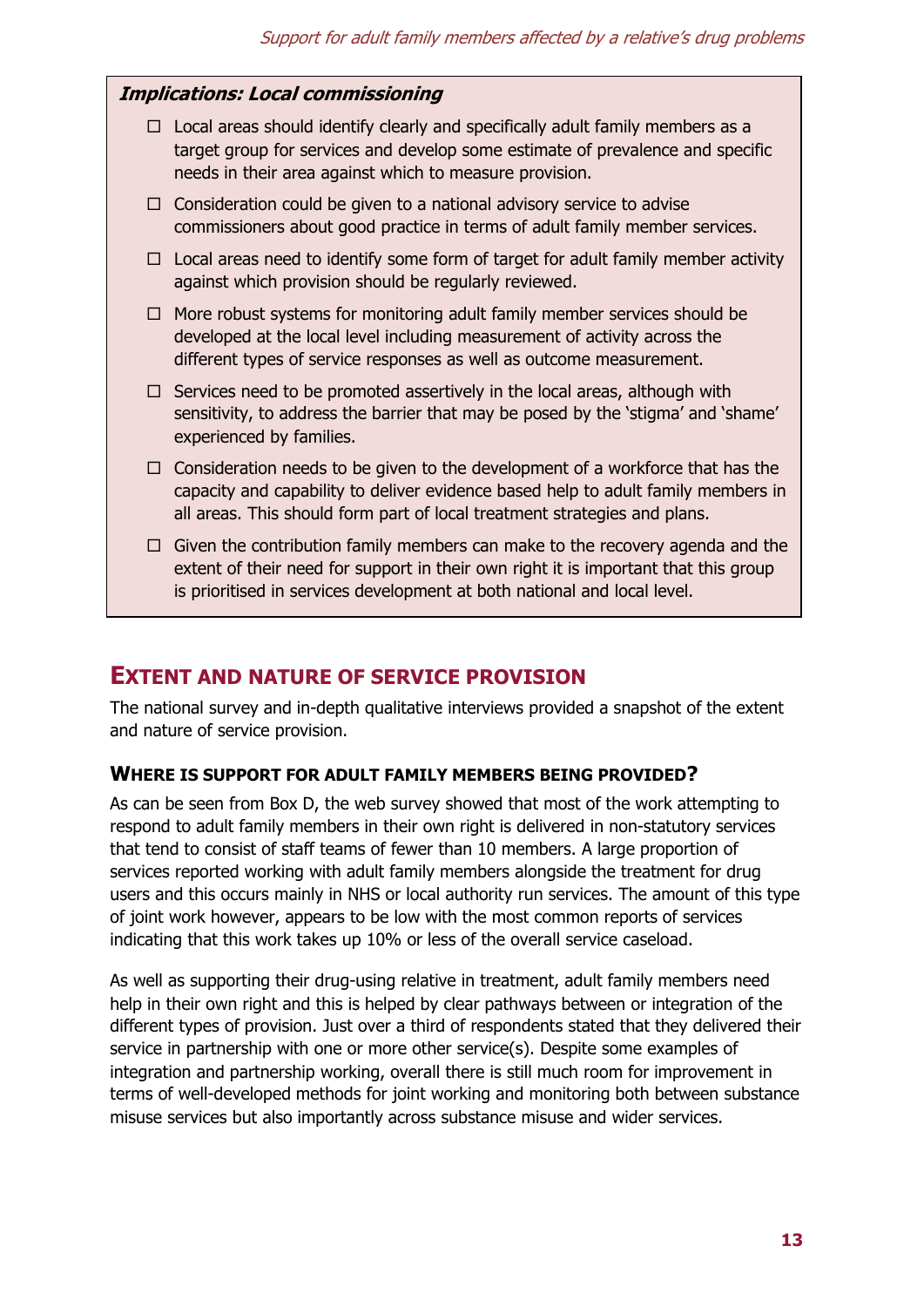#### **Box D: Key Findings from Web Survey** (N=253 unless otherwise stated)

- There were 145 responses from England, with variation across the nine English regions. In addition, there were 72 responses from Scotland (25% of all responses), 19 from Northern Ireland and 17 from Wales.
- Just over half of respondents (58%) supported adult family members (AFMs) as part of a service for substance misusers, while another 10% were part of a generic carers service and 8% covered a range of other services (such as working with children or criminal justice).
- 61 (24%) respondents said that they worked in a service that worked solely with AFMs. Such services were more common in Wales (35%) and England (30%) then in Northern Ireland (16%) and Scotland (13%). The 43 responses from England came from eight of the nine regions.
- Respondents from non-statutory services were the most likely to report that they provided services specifically for AFMs of people with drug problems.
- Nearly three quarters (70%) of responses were from non-statutory services, increasing to 90% of the services who worked solely with AFMs. Responses from non-statutory services were common in England and Northern Ireland, while 18% of responses from Wales and 14% from Scotland were from social services, and 17% of responses from England came from NHS services.
- Just over a third of respondents (38%) delivered their service in partnership with one or more other service(s) - roughly the same for services that worked solely with AFMs and for other services.
- In England and Wales respondents were roughly as likely to work with AFMs alone as with AFMs alongside drug misusers. In Northern Ireland and Scotland respondents were much more likely to work with AFMs alongside drug misusers.
- Over half (N=142, 56%) of all respondents said that their services had less than 10 members of staff. This increased to nearly three quarters (N=45, 73%) for respondents from services who worked solely with AFMs. Smaller services were more likely to be from the non-statutory sector.
- Approximately half of services (70% in Wales) who worked with AFMs as part of a service for drug users said that working with AFMs on their own was less than 10% of their workload. Nonstatutory services tended to spend more time working with AFMs alone. Working with AFMs alongside drug misusers tended to take up to 25% of workload.

# **WHAT TYPES OF SUPPORT ARE BEING OFFERED TO ADULT FAMILY MEMBERS?**

Almost all respondents reported offering information and signposting to family members in their own right (see Figure 1). Group support was reported to be offered in nearly 60% of services for family members with other forms of general support including advocacy, crisis support and mentoring delivered to a lesser degree. There was low delivery of named evidence-based interventions both to family members on their own or as part of joint working with family members and drug users.

Working jointly with drug users and family members (see Figure 2) usually involved more structured interventions such as family, couple or social therapies although the level of this work was relatively low. There is little implementation of Behavioural Couples Therapy which, as previously highlighted, was a recommendation from the National Institute of Clinical Excellence (NICE) guideline on Drug Misuse: Psychosocial Interventions (2008).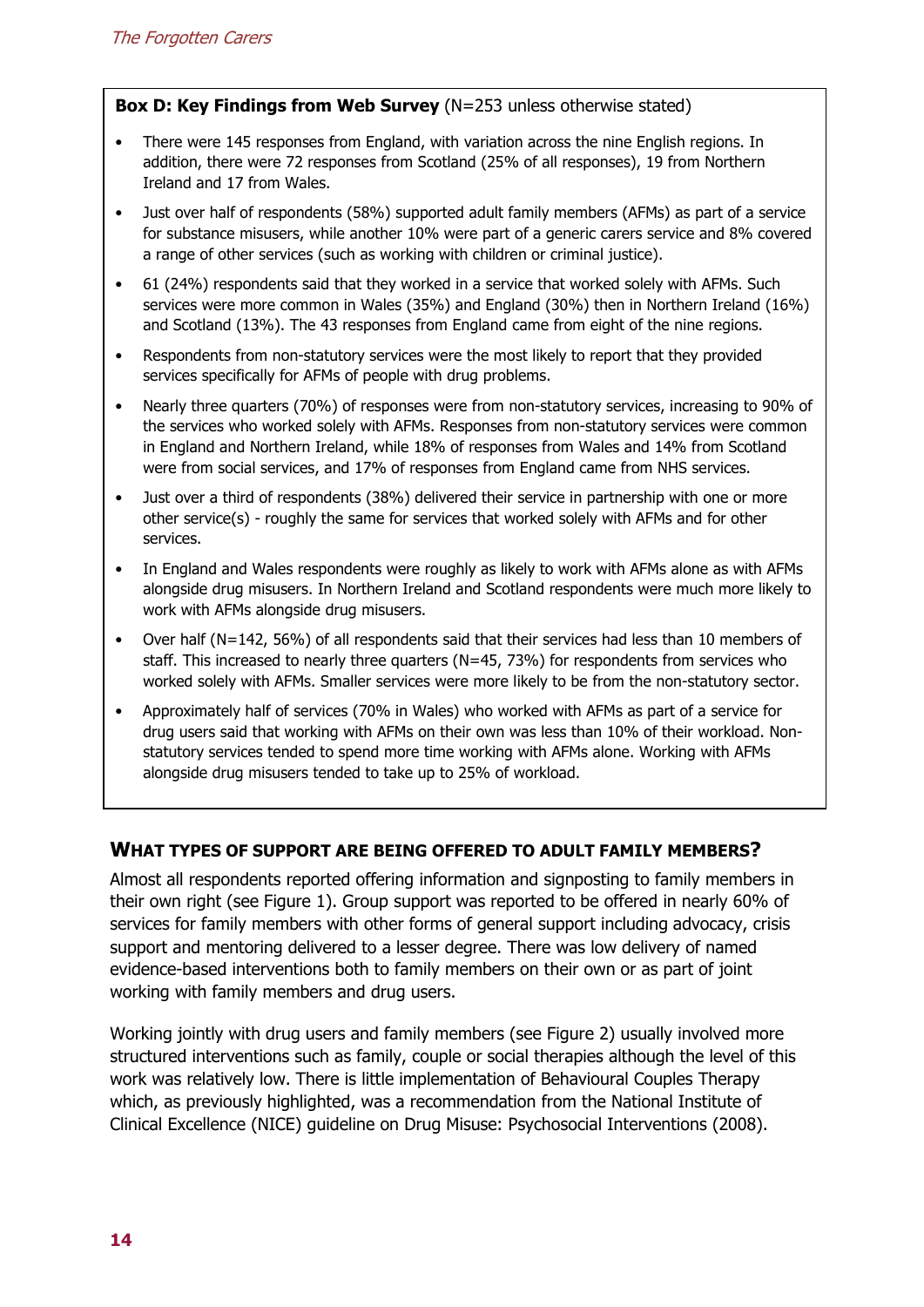#### **Figure 1. Support to family members in their own right**

(N=274) [Note: Respondents could provide more than one answer]



in family member focused services when compared to those services working with family members and users together.

When considering the current response to family members, most of the services for family members in their own right are from the third sector. There is some work conducted in supporting family members by working alongside the drug user (mostly in NHS/Local authority services) but this takes place at a relatively low volume and it is at a very early stage of development.



#### **Figure 2: Support for family members drug users together**

(N=274) [Note: Respondents could provide more than one answer]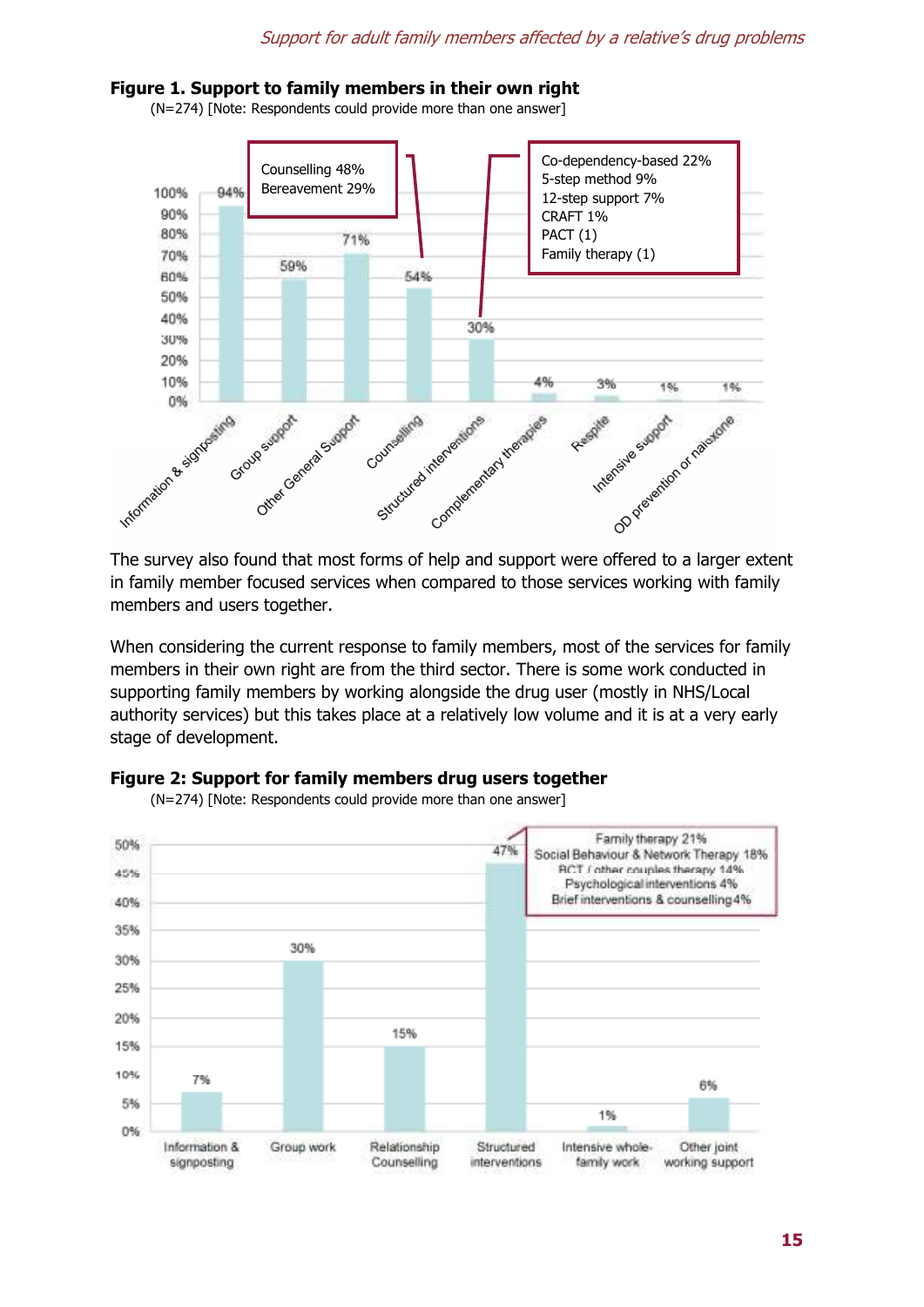# The Forgotten Carers

The main gap is the extent to which current provision levels reported match existing need. From attempts at estimating the number of family members significantly affected by drug problems in phase 1 of this project<sup>11</sup> we know that likely prevalence is higher than that perceived at the local level by those interviewed (estimates were usually general and vague and not based on any robust method). Some interviewees reported no knowledge of likely estimates in their area. Whilst all areas can outline some response to adult family members in their own right, this is not commensurate with estimates of levels of need.

The perception of most services is that funding will remain stable over the current year (2011-12) and in some cases increase. There were however, a number of services concerned about future funding. Considering the fact that current level of provision appears much lower than estimated need, it would appear that funding for family services ought to be at least maintained at the current level.

# **HOW COMPREHENSIVE ARE THE LOCAL SERVICE RESPONSES?**

The information gained from qualitative interview sets in the 16 areas used for in-depth qualitative analysis was compared with a template for comprehensive service provision taken from the evidence review as part of phase 1 of the project.<sup>12</sup> Full details of this analysis can be seen in the full report of this component of the study $^{13}$ .

The previous UKDPC research identified the need for five different types of support to adult family members:

- Responses in non-specialist settings recognition of need, information, signposting, referral by GPs, prisons, carers services, on-line, leaflets etc.;
- Assessment of needs routine assessment of family relationships (including adults) in treatment services and carers assessments;
- Services to adult family members in their own right individual support (eg advice, respite, complementary therapies, OD training), group support and therapeutic interventions (such as counselling and specific evidence-based interventions like 5- Step Method);
- Engaging family members in services for drug users information provision, mediation & advocacy, care planning/case conferences; support for family members using 5-Step Method and
- Intensive family-based therapeutic interventions, eg Behavioural Couples Therapy; Social Behaviour & Network Therapy; Family therapy etc.

The interviews with commissioners and service providers in the 28 areas indicated that all areas had some gaps in service responses when compared to the 'ideal' planning template above.

1

 $11$  See UKDPC (2009) Supporting the Supporters: families of drug misusers. London: UKDPC. Available at: http://www.ukdpc.org.uk/publications.shtml#Families\_report

 $12$  Copello, Templeton and Powell (2009) Adult family members and carers of dependent drug users: prevalence, social cost, resource savings and treatment responses. London: UKDPC.

 $13$  Copello et al. (2012) Adult Family Members Affected by a Relative's Substance Misuse: Qualitative Interviews with Commissioners and Service Providers in England and Scotland. London: UKDPC. Available at: http://www.ukdpc.org.uk/publications.shtml#Families\_report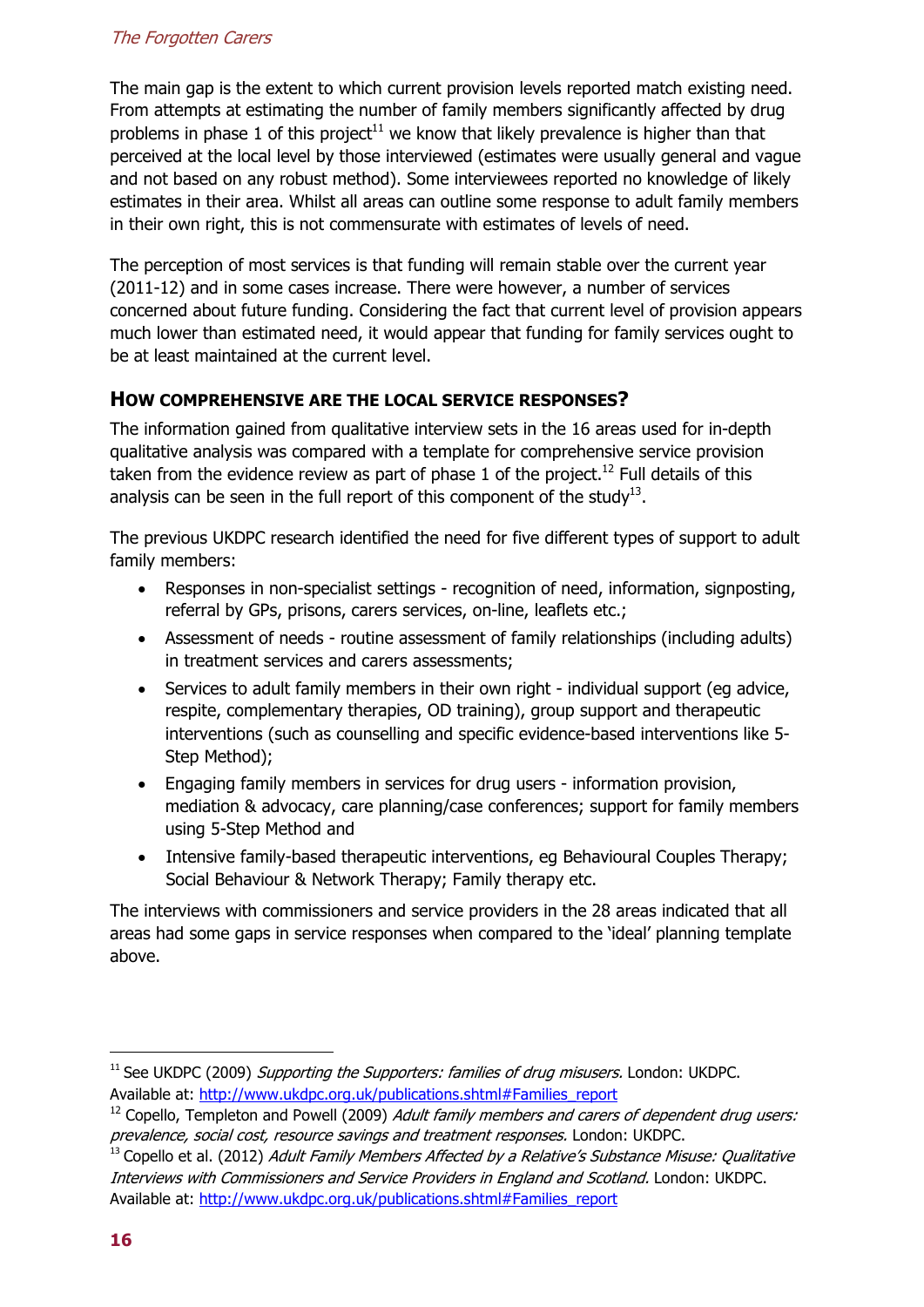The provision of service responses to adult family members in-non specialist settings were varied and inconsistent. Whilst some areas showed recognition and plans to enhance the identification and response to adult family members in **non-specialist settings** e.g. General Practice, Accident and Emergency, Police; in all areas there was much room for development and improvement. Two areas appeared to have a strategy that recognised the need to increase identification and the provision of a response at a range of non-specialist settings but this level of focus was unusual. However, an example of a non-specialist service that successfully promoted the needs of and engaged adult family members as carers is illustrated in Box E.

# **Box E: Voice of Carers Across Lothian (VOCAL)**

An example of a generic service that is successful in engaging adult family members is VOCAL in Edinburgh.

"VOCAL works predominately in Edinburgh and Midlothian. We are a generic carer support organisation, and define carers as informal, unpaid or family carers, not those in a paid role."

The organisation has 25 staff and 60 volunteers that offer a number of services including counselling, an advocacy service, and carer training programmes that benefit over 500 people a year. One of the specific services offered provides support to individuals affected by someone else's drug or alcohol problem. It employs three trained staff members:

"As part of our generic carer support work, we have one project we call the Family Support Addiction service. Three staff work exclusively with family members who live with someone or support someone who has an addiction. They are usually relatives or close friends, often parents who support an adult child with an addiction to alcohol or drugs. We provide information, advice, emotional support, training courses and peer support groups. We also support carers campaigning for carer recognition, and support their involvement in a campaign for carer recognition in the recovery process, which is the new focus of addiction services in Scotland."

The information provided includes: "information about addiction, the impact on families, services what services are available, the whole process of accessing support and getting into any form of rehabilitation, and of getting a community care assessment. We provide much emotional support, helping carers to build their own strength and confidence in supporting the family, and we provide information on police and prison services where relevant. We explore with carers what the key issues are in their lives and support them to address these issues and find solutions and help. ... we provide information on anything we uncover as being of interest or benefit to the carer."

 VOCAL Family Support Addictions, 8-13 Johnston Terrace, Edinburgh EH1 2PW. Tel 0131 622 62626, www.vocal.org.uk/addictions.html

The **assessment and identification of adult family members** when a drug user enters treatment is recognised but not consistently implemented. Assessment of the impact of the problem on adult family members as part of the initial drug user assessment is patchy. Where it occurs, it tends to focus on supporting the drug user as opposed to identification of adult family member needs. Uptake of carers assessments was suggested within a number of interviews as being generally poor and, although it was not specifically prompted for, it was rarely mentioned as being provided in the web survey suggesting this problem is widespread.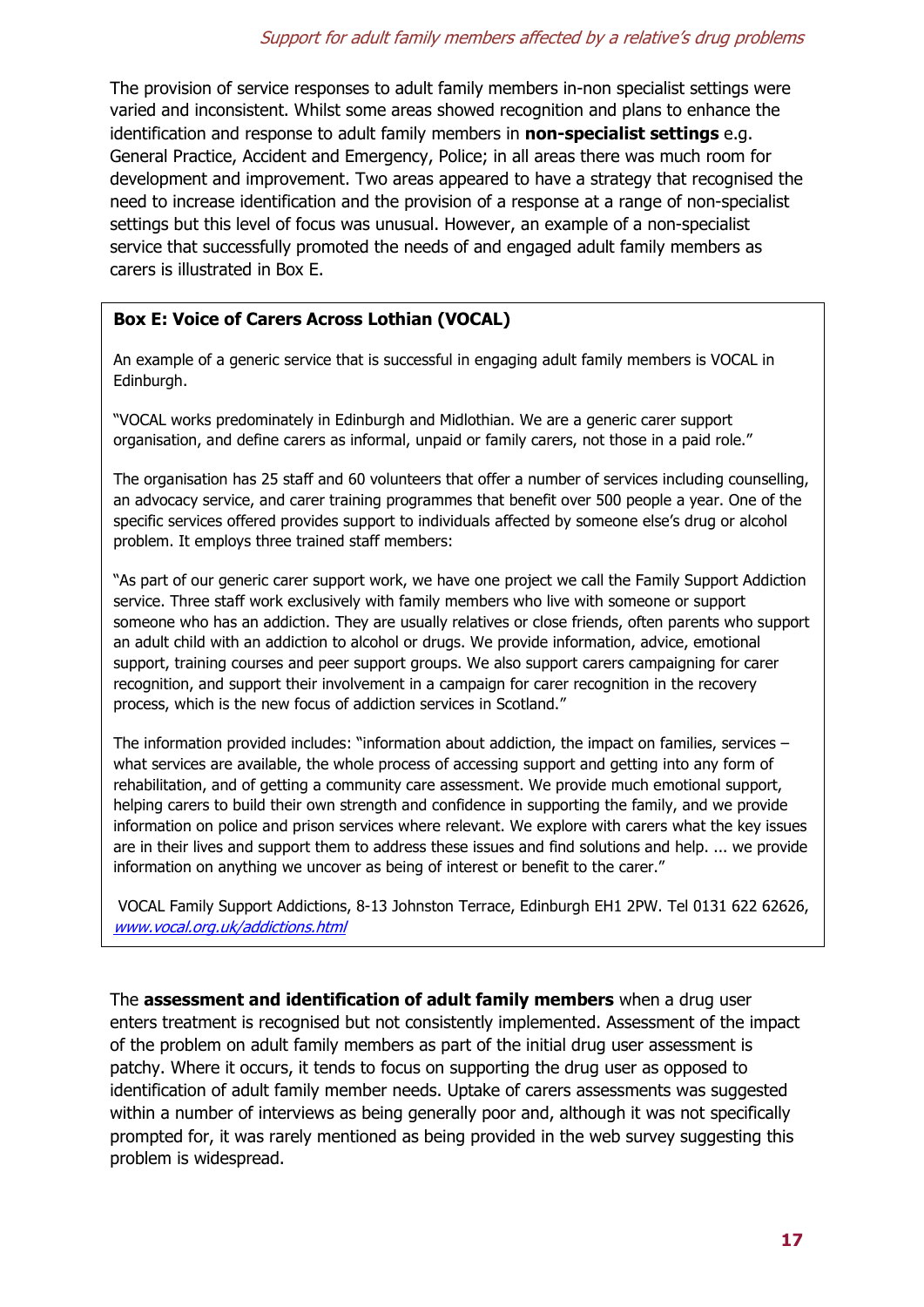#### The Forgotten Carers

There was greater provision of services for **family members in their own right**, but this mostly involved the provision of information and advice as well as some generic counselling. These were available in most areas but, as noted earlier, provision is not based on a robust assessment of prevalence or need. Without this it is hard to know the extent to which this is adequate to meet the volume of need. However, in most areas it was felt that it was likely that current levels of provision were not adequate to fully meet the level of need.

In many areas, particularly in England, the difficulties in providing support to people whose drug-using relative is not in treatment was mentioned, which links back to the issue of identification in non-specialist settings.

Two examples of services focused on the needs of family members in their own right as well as helping adult family members support the treatment and recovery of the person with the drug problems can be seen in Boxes F and G. Both services have experience of providing adult family member services over a long time, and recognise and work with the whole range of needs presented.

**Adult family member involvement in drug user treatment** is an issue identified in most areas, partly as a result of the recognition of the role of families in recovery in recent policy and drug 'recovery' models, but this is still at an early stage with patchy implementation with some services lacking confidence and strategies to conduct this work.

Implementation of **evidence-based structured interventions** to help adult family members were mentioned in a few areas, but these are not widespread (as also indicated in the web survey).

So overall, the results of this comparison showed that there are gaps at every level of provision in all areas. There appears to be a need for workforce development, in both specialist and non-specialist services if a more integrated and evidence-based approach to provision is to be achieved.

# **Implications: Service Response**

- $\Box$  To support family members a comprehensive range of responses is required including generic responses in non-specialist services as well as family involvement in drug treatment and specific services for family members in their own right. At the moment this is rarely provided.
- $\Box$  To ensure support is provided to family members early and irrespective of whether or not their drug-using relative is in treatment there is a need to improve identification and recognition of adult family members affected by drug use and the provision of responses in non-specialist settings e.g. General Practitioners, Police, Accident and Emergency.
- $\Box$  Coordination of services within drug treatment and with other generic services should be strengthened at the local level to provide access to the full range of services.
- $\Box$  There is a need for workforce development, both specialist and non-specialist to raise awareness of the needs and contribution of adult family members affected by a relative's substance misuse as well as more training in specific therapeutic interventions.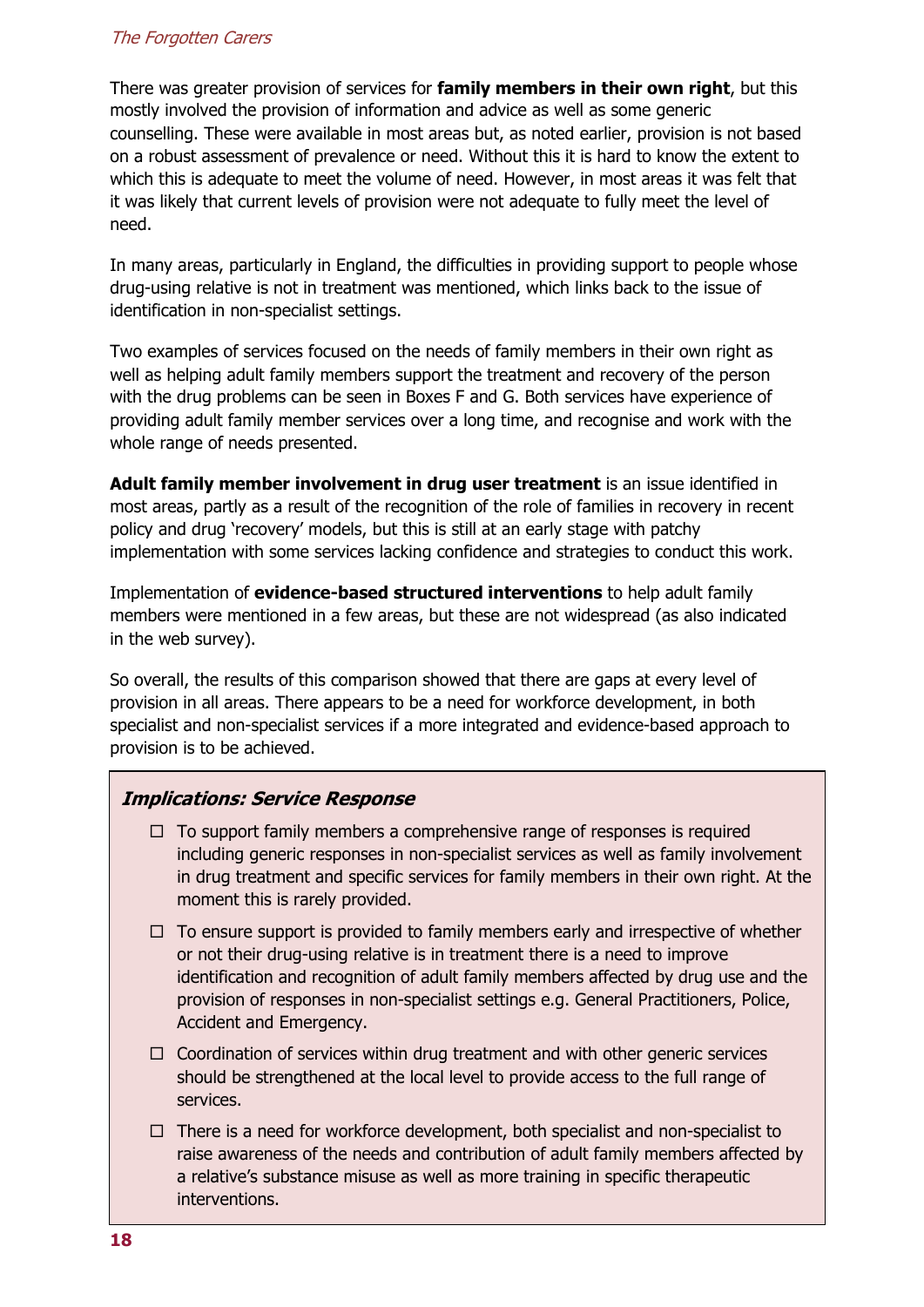#### **Box F: Family Addiction Support Services (FASS)**

An example of an organisation that is focused on adult family member needs and attempts to respond to the **range** of needs of this group in a **comprehensive** and **flexible** way is the Family Addiction Support Services (FASS) in Glasgow. In the words of the service provider interviewed:

"We're driven by what their need is. We are a holistic service...the best example I can give you is the counsellor...say you have a distraught mother on the phone...we give that person an option, the counsellor may engage with the person for a few sessions and she will also let them know of support groups in or outside their area. Sometimes people don't want to go to a support group on their doorstep. What you might find is someone being happy with seeing the counsellor a couple of times to be then referred onto a support group and they feel that is enough for them. Indeed there are some people that feel groups are not for them and they will engage on a longer basis with the counsellor... We don't give people a particular number of sessions because you might get somebody when things are particularly chaotic in the household they are looking for quite a bit of support with us and then you might not hear from them for a couple of months, things are ok and they getting on with things. If things flare up they get back in touch....we are flexible to the needs of the client.

The services offered include providing support to families affected by drugs through counselling, offering respite services, parenting training courses and alternative therapies. Offering support to all family groups established in Glasgow (e.g., offering their premises to hold groups), but also helping new groups to set up "and get their feet off the ground. Within Glasgow we have a total of 18 family support and kinship groups across the city and they're affiliated with our organisation... we have a counsellor; we also have a link worker, now that post works in conjunction with a partnership organisation called 'Geeza Break' (that provides respite services). What the link worker does, she basically supports kinship carers throughout Glasgow." Support includes providing practical support and advice on childcare issues, respite services, welfare rights, information about local kinship groups and connecting carers to mainstream childcare services and other agencies.

..."in our main reception area, as quite a few people drop in, we have quite a variety of literature available whether it's for somebody looking for fellowship groups such as NA or AA, whether its statutory services; community mental health teams...we have a lot of leaflets depending on the information they are looking for."

"Another kind of service that we run, every year we have a remembrance service in Glasgow which is attended in excess of 200 people and that's for those who have died through drug or alcohol problems. It's been running for eighteen years now."

F.A.S.S. (Family Addiction Support Service): 123 West Street, Glasgow. G5 8BA http://www.fassglasgow.org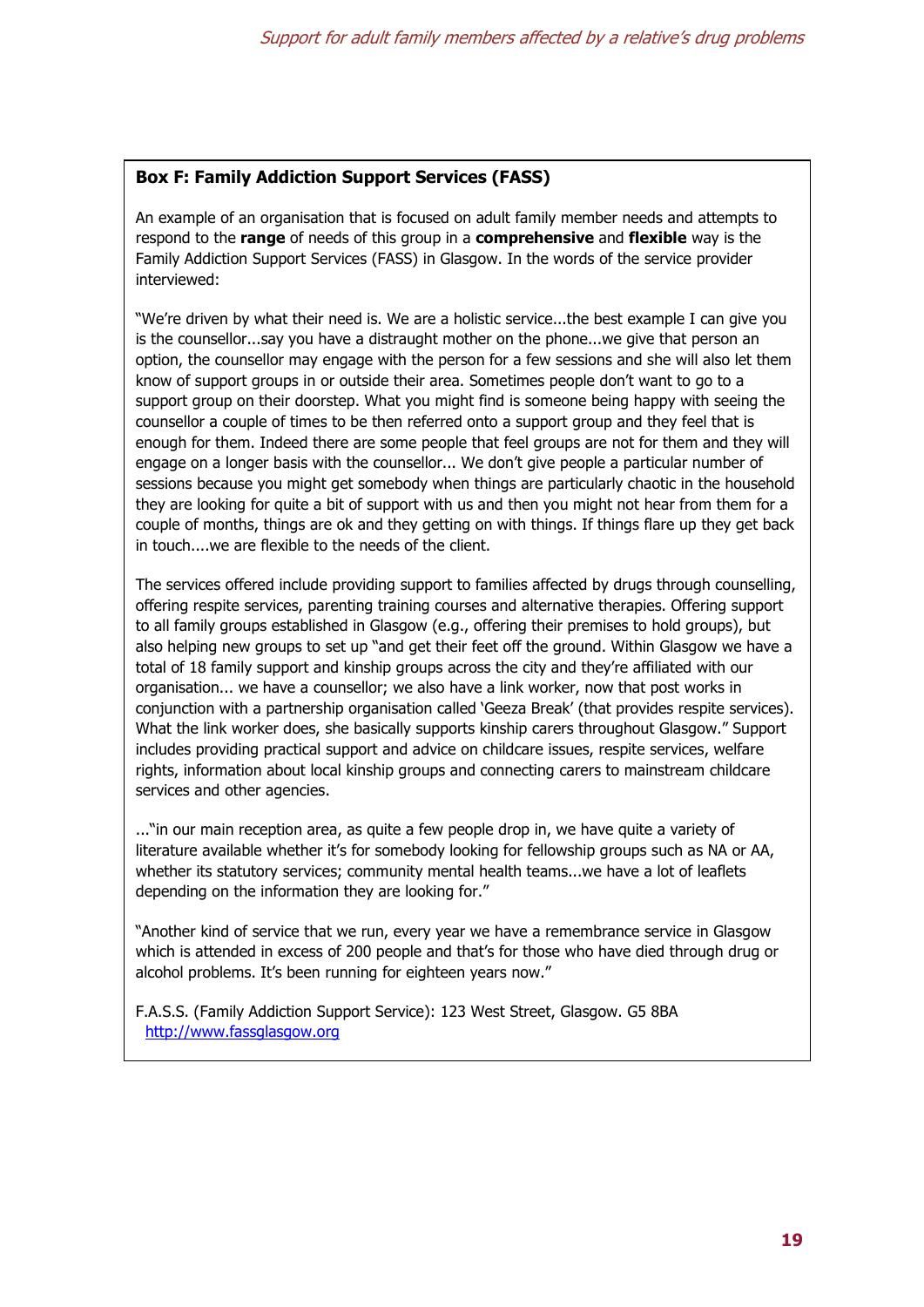#### **Box G: SPODA: Support for families, friends and carers of drug users**

SPODA has been supporting families for over 11 years. "Over the years, the service has helped over 1000 families to cope with a wide range of extremely difficult, disabling and distressing circumstances. SPODA provides a flexible and family member focused approach to meet the varied and often complex needs that the impacts of having a relative who experience drug problems create.

"The service delivered is in line with all relevant guidance and best practice relating to the provision of family support. We provide information advice and support to concern others who are adversely affected by someone else's substance use. The different modalities of service provision available are telephone support, triage assessment of need, some clients may only need brief interventions or information to assist with their presenting circumstance, whilst others may require the high intensity service provision allowing them to be allocated their own named key worker to plan face to face key working sessions, educational sessions including overdose management training, group support, and the provision of advocacy.

"The support provision is tailored to the service users' own needs, we assist our clients to set realistic and achievable goals, to hopefully improve their life options, reduce stress and improve family harmony in the face of substance use. We also provide immediate support to allow families to work through periods of crisis. One of the aims of the service is to challenge stigma and discrimination and to improve social acceptance for the families affected by another's substance use.

"We work with many other local agencies to ensure that we as an agency can be part of a wrap around service improving outcomes for clients that present within their own right or within the partnership we have with the local treatment provider to improve outcomes for successful completions from drug treatment and to enhance recovery for user, carer and the extended family, our motto is that "recovery is a family affair". We also provide support, information and advice to grandparents and kin carers.

"The project constantly monitors the evidence for the need for any further areas of specialist support necessary. SPODA staff ensure that they provide a service with pride, compassion and commitment ensuring that they deliver a service that they would want to use for themselves and their own family members."

**SPODA:** 104 Saltergate, Chesterfield, Derbyshire, S40 1NE http://www.spoda.org.uk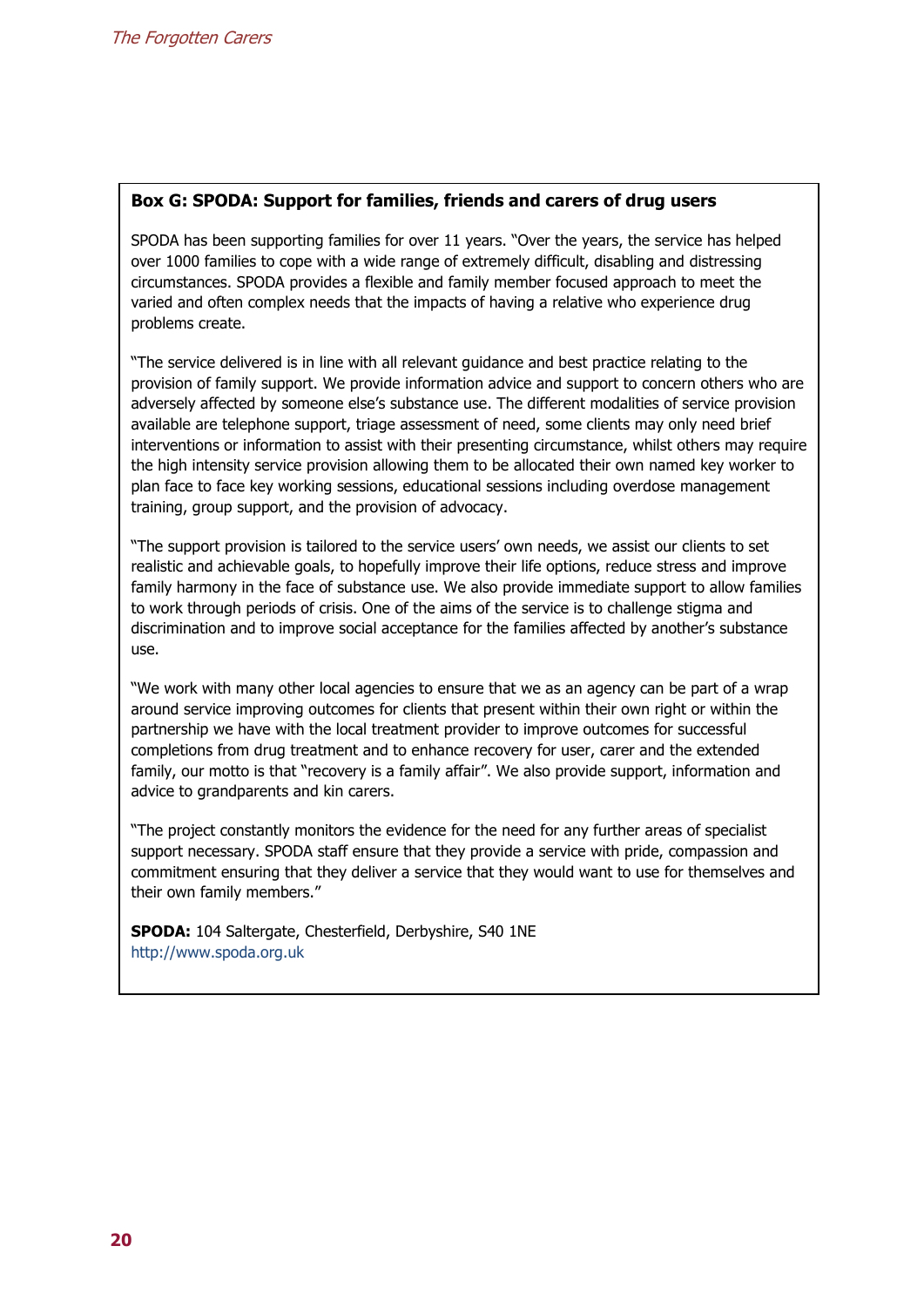# **OVERALL CONCLUSIONS**

In summary, adults who have a relative with drug problems have been increasingly recognised as a group with significant needs as a result of the stress of living and caring for someone with such problems. Policy has reflected this increased recognition to an extent, but there is still lack of clarity in the identification of this specific group of family members. Children affected by parental drug misuse have been increasingly recognised in policy and provision. Families in general have also been identified as a useful source of support for treatment and recovery of the person with the drug problem. However, apart from a few exceptions, adult family members as a specific group are not yet clearly identified in policy and guidance.

The lack of routine data sources providing information on the numbers affected continues to hamper the development of services to meet the full range of needs of adult family members. Therefore adult family members need to be identified as a specific group in national and local policies, accompanied by data collection to provide estimates of need at local level followed by robust systems for monitoring, coordinating and delivering a range of services to respond to the range of need.

The study has identified a number of strategies that might help overcome some of the challenges identified and improve the provision available to adult family members. These include:

- **Promoting the evidence** both for what is needed and what works. Organisations such as Adfam and SFAD have a valuable intermediary role to play here. A more specific recognition of adult family members and their needs and contribution to recovery in policy and guidance documents across a range of areas would also contribute to this.
- **Improving needs assessment.** National strategies and local treatment and recovery plans need to reflect the different sub-groups of adult family members, the range of different needs, and basic prevalence information. Involving family members in identifying needs and making use of available data as well as making use of the UKDPC estimates would assist this process. To identify 'hidden' groups of adults affected by a relative's drug problem specific data collection, eg a module on a household survey, could be considered.
- **Developing targets and outcome assessment** would provide a focus for evaluating levels of provision as well as demonstrating the value of these services and building evidence base. The work of the Scottish Government on outcome indicators could be valuable in this respect and could be used as a model.
- **Promote the issues and services** to address stigma and lack of knowledge among affected family members. This might involve public events and the use of a wide range of media for delivering information and signposting.
- **Workforce development** both specialist and generic should aim to raise awareness of the needs of adult family members and provide training in evidencebased interventions to increase provision.
- **Integrating specialist and generic services** to increase the identification and assessment of adult family members and provide access to the full range of services through clear pathways and linkages.